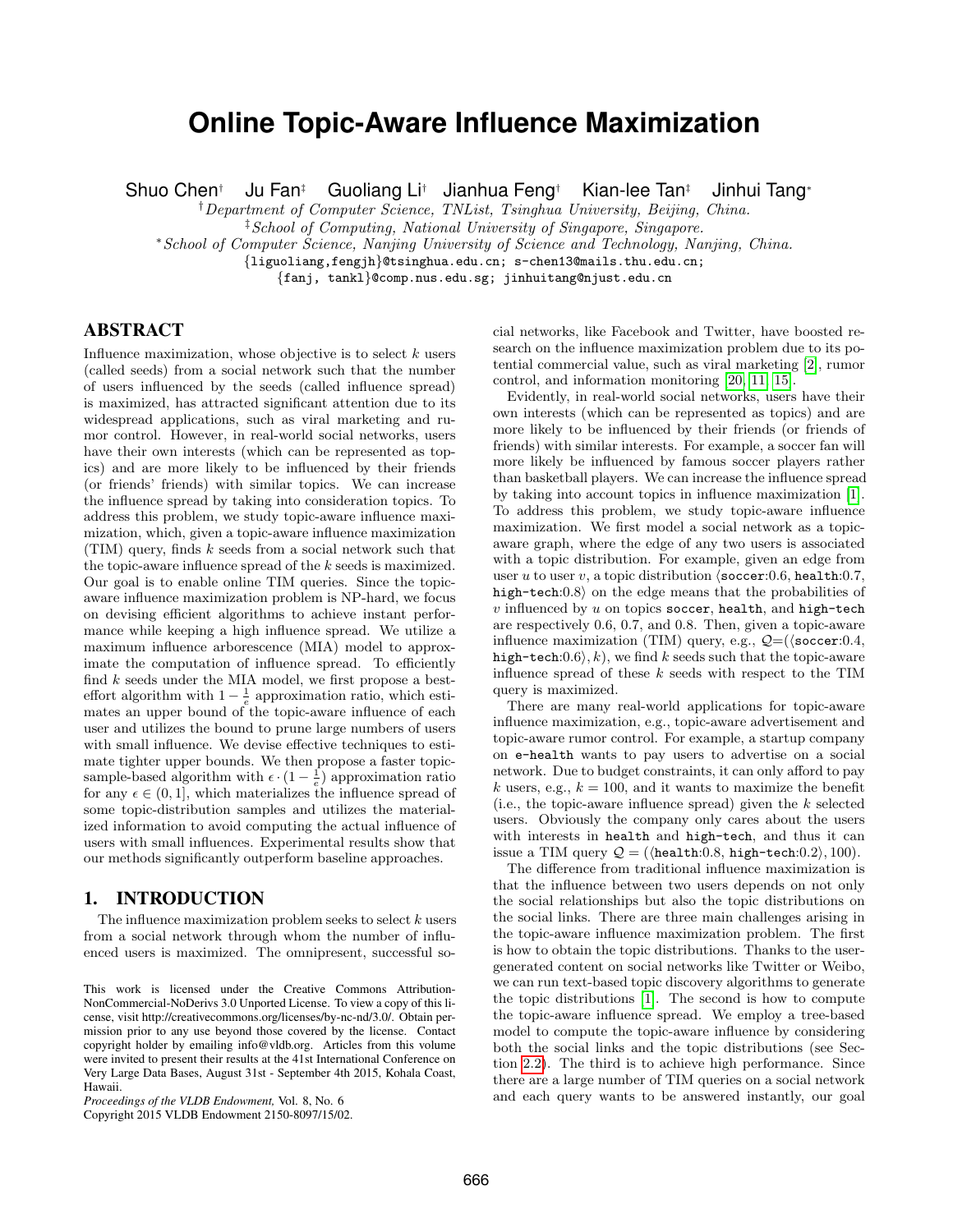is to enable online TIM queries. However, the topic-aware influence maximization problem is NP-hard and computing the topic-aware influence spread is  $#P$ -hard [\[1\]](#page-11-4). Thus, in this paper we focus on devising efficient greedy algorithms to achieve real-time performance while keeping a high influence spread with a theoretical guarantee.

To achieve instant performance for answering a TIM query, we utilize a maximum influence arborescence (MIA) model to effectively approximate the computation of influence spread. Under the MIA model, we propose a best-effort algorithm with  $1 - \frac{1}{e}$  approximation ratio, which estimates an upper bound of the topic-aware influence of each user and utilizes the bound to prune a large number of users with small influence. We develop effective techniques to accurately estimate upper bounds. To further improve the performance, we propose a faster topic-sample-based algorithm with  $\epsilon \cdot (1 - \frac{1}{e})$ approximation ratio for any  $\epsilon \in (0,1]$ , which materializes the influence of some topic-distribution samples and utilizes the materialized influences to estimate upper bounds and lower bounds of the influence spread of users so as to avoid computing the actual influences of users with small influences. To summarize, we make the following contributions.

- We propose a best-effort method that answers a TIM query online while keeping a high influence spread with an approximation ratio of  $1 - \frac{1}{e}$  under the MIA model.
- We devise effective techniques to estimate the upper bounds of the topic-aware influence of each user and utilize the upper bounds to prune a large number of users with small influences.
- We develop a faster topic-sample-based method to solve the topic-aware influence maximization problem with an approximation ratio  $\epsilon \cdot (1 - \frac{1}{e}).$
- Experimental results on real datasets show our methods significantly outperform state-of-the-art methods.

The rest of this paper is organized as follows. Section [2](#page-1-1) formulates the problem. We devise a best-effort algorithm with  $1-\frac{1}{e}$  approximation ratio in Section [3.](#page-2-0) Section [4](#page-4-0) discusses bound-estimation techniques. A topic-materializationbased method with  $\epsilon \cdot (1 - \frac{1}{e})$  approximation ratio is proposed in Section [5.](#page-7-0) Section [6](#page-8-0) reports the experiment results. We review related works in Section [7](#page-10-0) and conclude in Section [8.](#page-11-5)

## <span id="page-1-1"></span>2. PRELIMINARIES

In this section, we first formally define the topic-aware influence maximization problem in Section [2.1.](#page-1-2) Then, we discuss a model for topic-aware influence computation in Section [2.2](#page-1-0) and devise a greedy solution in Section [2.3.](#page-2-1)

## <span id="page-1-2"></span>2.1 Problem Formulation

Data Model. We model a social network as a topic-aware graph  $\mathcal{G} = (\mathcal{V}, \mathcal{E})$ , where V is a set of users and  $\mathcal{E}$  contains directed edges connecting the users. Each edge  $(u, v) \in \mathcal{E}$  is associated with a topic distribution  $\langle pp_{u,v}^1, pp_{u,v}^2, \cdots, pp_{u,v}^Z \rangle$ , where  $pp_{u,v}^z$  is a weight on topic z (which denotes the activation probability that user  $v$  is activated by user  $u$  under topic  $z$  after  $u$  becomes active) and  $Z$  is the total number of topics. The topics reflect users' interests and the topic distribution on each edge can be computed by text-based topic discovery algorithms [\[1\]](#page-11-4).

Query Model. We consider the topic-aware influence maximization (TIM) query  $\mathcal{Q} = (\vec{\gamma}, k)$ , where  $\vec{\gamma} = {\gamma^1, \gamma^2 \cdots, \gamma^Z}$ 



<span id="page-1-3"></span>Figure 1: A Running Example.

is a query topic distribution in which  $\gamma^z$  is the probability on topic  $z$ , and  $k$  is an integer which denotes that the query asks for k users to be selected as seeds.

Topic-Aware Information Propagation. For each query, initially every user in  $\mathcal G$  is *inactive*, and then k users are selected as seeds to become active. The active users then start to activate their neighbors through the edges. In this paper, we consider the activation is topic-aware, i.e., the propagation degrees that a user is activated by a neighbor are different across topics. Suppose  $u$  is selected as a seed, which attempts to activate its out-neighbors. Given a query topic distribution  $\vec{\gamma}$ , the activation probability for activating its out-neighbor v, denoted by  $pp(u, v|\vec{\gamma})$ , is computed as

<span id="page-1-4"></span>
$$
pp(u, v|\vec{\gamma}) = \sum_{z=1}^{Z} \{pp_{u,v}^z \cdot \gamma^z\}.
$$
 (1)

In particular, each active seed  $u$  has only one chance to activate each of its neighbors. After that, u stays active and stops the activation. Moreover, if  $v$  is newly activated,  $v$ will further attempt to activate its neighbors. This process terminates when there is no new user activated. To evaluate the effect of the process, we introduce the influence spread. The influence spread of a seed set  $S$  with  $k$  seed users under topic distribution  $\vec{\gamma}$ , denoted by  $\sigma(\mathcal{S}|\vec{\gamma})$ , is defined as the expected number of active users after the propagation.

Topic-Aware Influence Maximization Problem. Given a topic-aware social graph and a TIM query, the problem finds a  $k$ -size set of seed users from the social graph that maximizes the influence spread of the seeds under the query topic distribution. Next we give a formal definition.

DEFINITION 1 (TOPIC-AWARE INFLUENCE MAXIMIZATION). Given a topic-aware social graph  $\mathcal{G} = (\mathcal{V}, \mathcal{E})$  and a TIM query  $Q = (\vec{\gamma}, k)$ , it finds a seed set  $S^* = \arg \max_{S} \sigma(S|\vec{\gamma})$ , where  $S \in \mathcal{V}, |\mathcal{S}| = k$ .

EXAMPLE [1](#page-1-3). Figure 1 shows a running example, consisting of a social graph and a table providing the topic distribution on each edge. For simplicity, each edge is bidirectional, and the topic distributions in the two directions are the same. The box with dotted style border contains the query Q. Under this query Q, the top-2 seed set is  $S = \{u_3, u_5\},\$ as they can achieve the maximum influence spread.

### <span id="page-1-0"></span>2.2 Influence Computation Model

An essential building block for evaluating a TIM query is to compute influence spread  $\sigma(\mathcal{S} \mid \vec{\gamma})$  of a seed set S given a topic distribution  $\vec{\gamma}$ . However, this computation has been proved to be complex, as stated in the following lemma.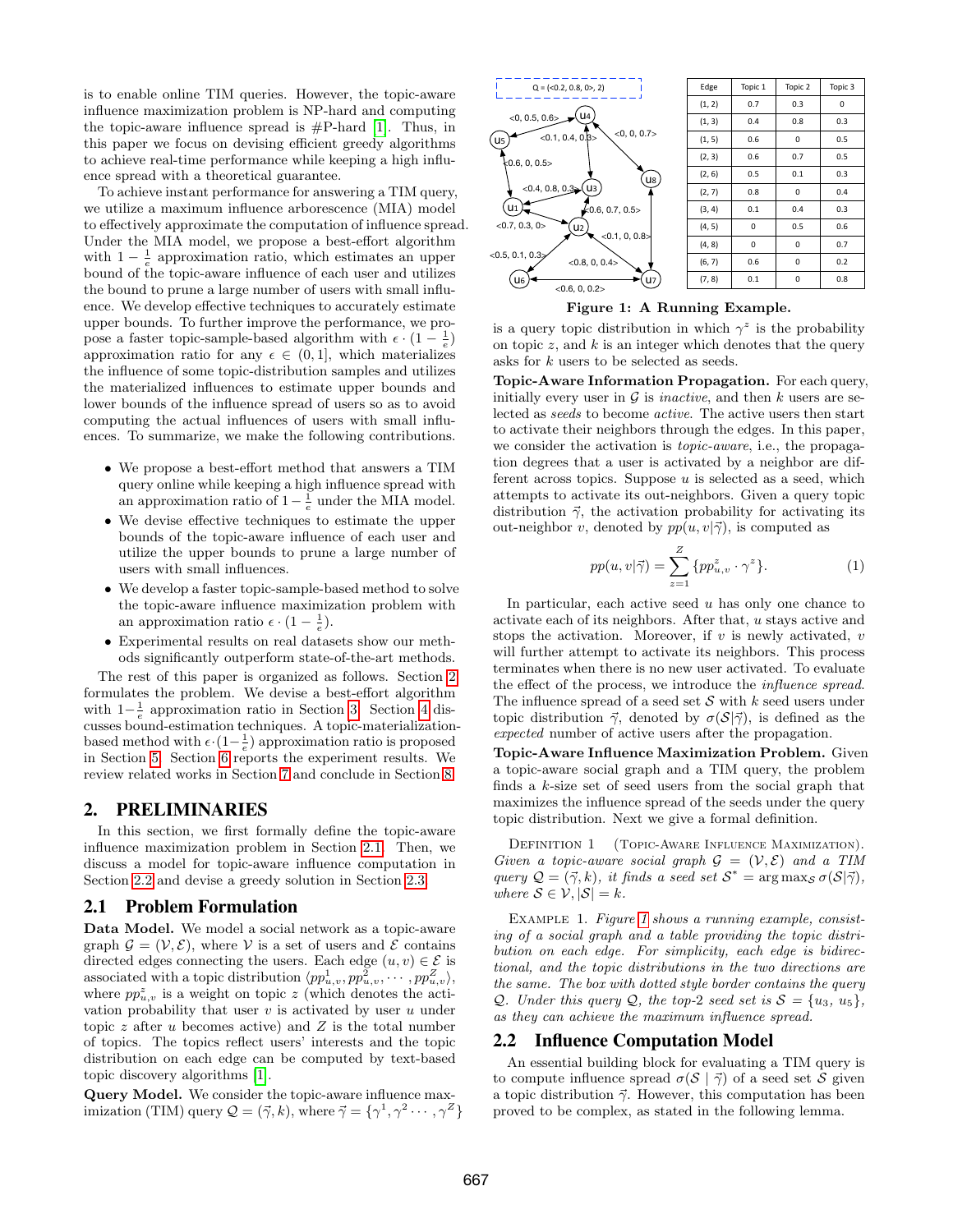LEMMA 1. [\[6\]](#page-11-6) Given a topic distribution  $\vec{\gamma}$ , the computation of influence  $\sigma(S|\vec{\gamma})$  of a seed set S is #P-hard.

To achieve better performance in computing the influence spread, we utilize a maximum influence arborescence (MIA) model  $[6]$  as approximation. Under the MIA model, user u activates user  $v$  only through the maximum influence path between them. Specifically, a path from  $u$  to  $v$ , denoted by  $\mathcal{P}_{u,v} = \langle u = w_1, w_2, \ldots, w_m = v \rangle$ , is a non-cyclic sequence of users, where adjacent users are connected by edges in  $\mathcal{E}$ . Through  $\mathcal{P}_{u,v}$ , u can activate v with the activation probability

<span id="page-2-6"></span>
$$
pp(\mathcal{P}_{u,v}|\vec{\gamma}) = \prod_{k=1}^{m-1} pp(w_k, w_{k+1}|\vec{\gamma}).
$$
 (2)

As there may be multiple paths from  $u$  to  $v$ , the maximum influence path, denoted by  $u \sim v$ , is the one with the maximum activation probability among them, i.e.,

<span id="page-2-2"></span>
$$
u \leadsto v = \arg \max_{\mathcal{P}_{u,v}} \{pp(\mathcal{P}_{u,v}|\vec{\gamma})\}.
$$
 (3)

If there are multiple paths with the maximum activation probability, we select any such path as  $u \sim v$ . MIA model also utilizes a threshold  $\theta$  to remove  $\it insignificant$  maximum influence paths: if  $pp(u \sim v|\vec{\gamma}) < \theta$ , v is assumed not to be activated by  $u$  and we do not consider the maximum influence path from u to v. We set  $\theta = 0.1$  in the examples in the remaining of the paper.

By assembling the paths from all users in  $V$  to a target user  $v$ , we can build a tree structure with  $v$  as its root and utilize this tree for influence computation. Specifically, given a topic distribution  $\vec{\gamma}$  and a seed set S, we compute activated probability  $ap(v|\mathcal{S}, \vec{\gamma})$ , which is the probability that v is activated by S under  $\vec{\gamma}$  as follows. If v is already in the seed set  $S$ , the probability can be computed trivially as  $ap(v|\mathcal{S}, \vec{\gamma}) = 1$ . Otherwise, we consider the child users  $\mathcal{C}(v)$ of v in the tree. For each child node  $w \in \mathcal{C}(v)$ , its influence on v consists of both activated probability  $ap(w|S, \vec{\gamma})$ of S on w and activation probability  $pp(w, v | \vec{\gamma})$  of w on v. To compute  $ap(v|\mathcal{S}, \vec{\gamma})$ , we combine influences of all the children to obtain the probability that  $v$  is influenced by  $at$  least one child in  $\mathcal{C}(v)$ . We first compute the probability of the complementary event, i.e.,  $v$  cannot be influenced by any of its children, while assuming children's influences are independent to each other. Then, the activated probability  $ap(v|\mathcal{S}, \vec{\gamma})$  is computed as

<span id="page-2-3"></span>
$$
ap(v|S,\vec{\gamma}) = 1 - \prod_{w \in \mathcal{C}(v)} \left(1 - ap(w|S,\vec{\gamma}) \cdot pp(w,v|\vec{\gamma})\right), \quad (4)
$$

where  $v \notin S$  and, similarly to v, probability  $ap(w|S, \vec{\gamma})$  can be recursively computed from its children.

Overall, based on the MIA model, we compute the influence  $\sigma(\mathcal{S}|\vec{\gamma})$  by summing the activated probabilities of all the users in the social graph, i.e.,

<span id="page-2-4"></span>
$$
\sigma(S|\vec{\gamma}) = \sum_{v \in \mathcal{V}} ap(v|S, \vec{\gamma})
$$
\n(5)

## <span id="page-2-1"></span>2.3 Complexity and Greedy Algorithm

Complexity. Even with the approximate computation model MIA, the evaluation of a TIM query is still computationally complex. It is not difficult to prove that this problem is NP-hard by a reduction from the conventional influence maximization problem without topics [\[15,](#page-11-3) [6\]](#page-11-6).

#### Lemma 2. Topic-aware influence maximization under the MIA influence computation model is NP-hard.

PROOF. Given an instance of conventional influence maximization, we can always construct an instance of our problem with a space of  $Z = 1$  topic, and the solution of our problem embeds a solution of the conventional problem. As the conventional problem is NP-hard, we prove the lemma.  $\square$ 

Despite the above lemma reveals that computing the best seed set is intractable in general, we show that the influence function  $\sigma(S|\vec{\gamma})$  has two properties that enable us to develop a good approximation algorithm. First, the influence function is monotonic, that is, for any  $S_1 \subseteq S_2$ ,  $\sigma(S_1|\vec{\gamma}) \leq$  $\sigma(S_2|\vec{\gamma})$ . Second, this function is submodular, that is, for any  $S_1 \subseteq S_2$  and a user  $u, \sigma(S_1 \cup \{u\}|\vec{\gamma}) - \sigma(S_1|\vec{\gamma}) \geq$  $\sigma(S_2\cup\{u\}|\vec{\gamma})-\sigma(S_2|\vec{\gamma})$ , which is also known as the property of diminishing returns. Based on these properties, a greedy algorithm can achieve an approximation ratio of  $1 - \frac{1}{e}$ .

Greedy Algorithm. Next, we describe details of the greedy algorithm. Given a TIM query  $\mathcal{Q} = (\vec{\gamma}, k)$ , the algorithm initially computes activation probability  $pp(u, v|\vec{\gamma})$  for each edge  $(u, v)$  in  $\mathcal{E}$ , and builds a tree structure for each  $v \in \mathcal{V}$ by assembling maximum influence paths  $\{u \leadsto v\}$  from all users in  $V$ . Next, it selects seeds in  $k$  iterations. In each iteration, the algorithm computes the marginal influence of every user in  $V - S$ , where the marginal influence of user u given the current seed set S, denoted by  $\Delta \sigma(u|S, \vec{\gamma})$ , is

<span id="page-2-5"></span>
$$
\Delta \sigma(u|\mathcal{S}, \vec{\gamma}) = \sigma(\mathcal{S} \cup \{u\}|\vec{\gamma}) - \sigma(\mathcal{S}|\vec{\gamma}). \tag{6}
$$

The algorithm selects the user  $u^*$  maximizing the marginal influence, i.e.,  $u^* = \arg \max_{u \in \mathcal{V}-S} {\Delta \sigma(u|\mathcal{S}, \vec{\gamma})}$ , and inserts  $u^*$  into the seed set S. Then, it updates the activated probability  $ap(v|\mathcal{S}, \vec{\gamma})$  for each  $v \in \mathcal{V}$  and continues to the next iteration. Finally, after  $k$  iterations, the algorithm outputs the set  $S$  as the selected seed users.

Limitations. The greedy algorithm has a limitation that it computes marginal influence for every user u in  $\mathcal{V} - \mathcal{S}$  in each iteration. This computation is rather expensive due to the following two reasons. First, the algorithm needs to onthe-fly build maximum influence paths from  $u$  to all users in  $V$ , which involves complicated computation including both edge activation probability computation and path selection with Equation [\(3\)](#page-2-2). Second, even with the computed maximum influence paths, the algorithm still has to compute the influence of seed set  $\mathcal{S} \cup \{u\}$  by traversing the tree structure of every target user v in  $V$  (Equations [\(4\)](#page-2-3) and [\(5\)](#page-2-4)). For many users, however, this computation could be avoided if the users have limited influence under query topic distribution  $\vec{\gamma}$ . Therefore, if we can reduce the unnecessary computation for these "insignificant" users, we may essentially improve the performance. To this end, we first propose a best-effort algorithm in Section [3](#page-2-0) to avoid computing the actual influence and then develop a much faster algorithm to further reduce the computation cost in Section [5.](#page-7-0)

# <span id="page-2-0"></span>3. A BEST-EFFORT FRAMEWORK

To achieve instant performance in answering a TIM query, we introduce a best-effort framework. The basic idea is that given a TIM query we estimate the upper bound of the marginal influence of each user and preferentially compute exact marginal influence for the users with larger upper bounds, so as to prune the insignificant users. The pseudocode is illustrated in Algorithm [1.](#page-3-0) The algorithm takes as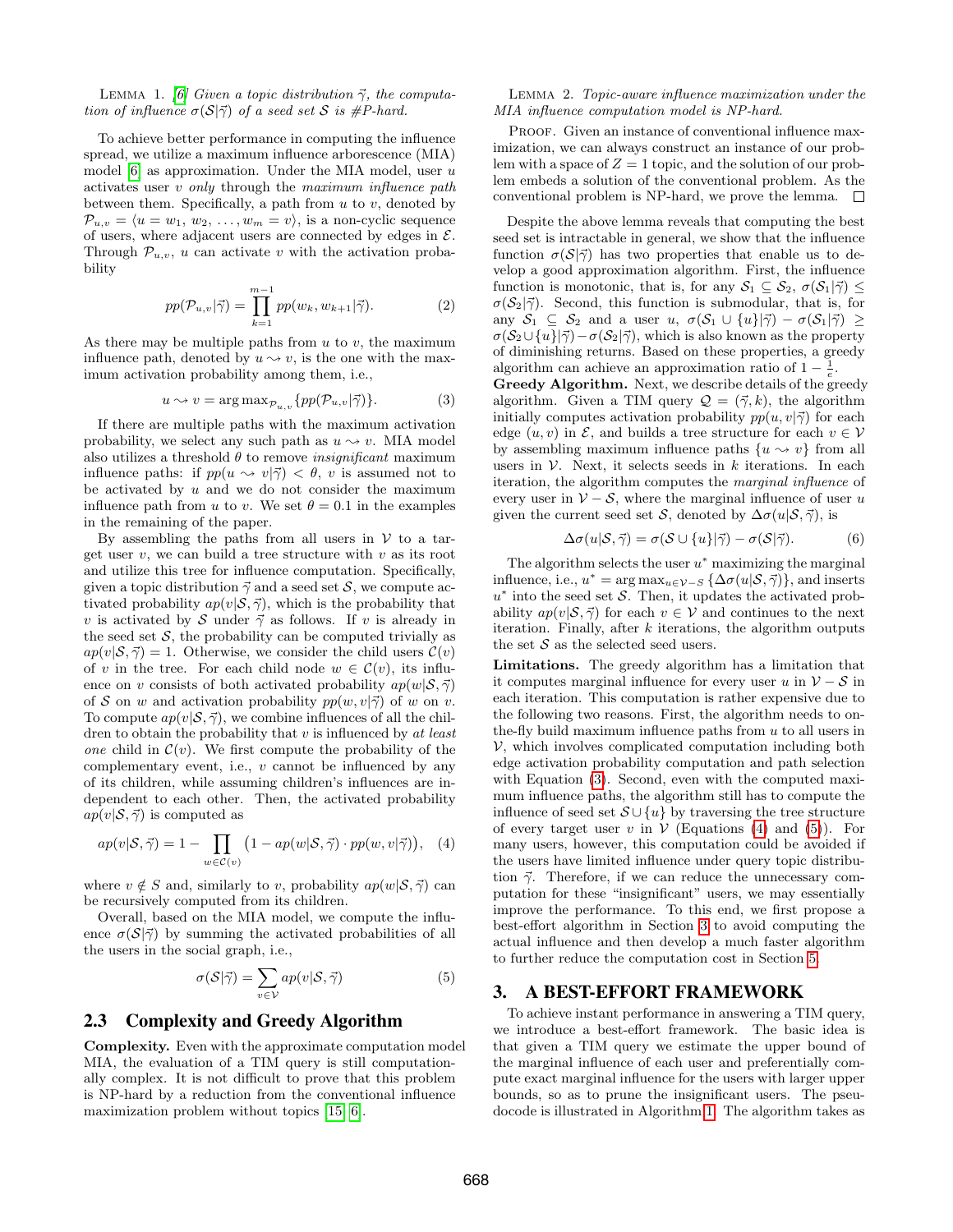input a topic-aware social graph G, a TIM query  $\mathcal{Q} = (\vec{\gamma}, k)$ and a threshold  $\theta$ , and outputs a k-size seed set S with the maximum influence  $\sigma(S|\vec{\gamma})$  under topic distribution  $\vec{\gamma}$ .

The algorithm consists of offline indexing and online search. In the offline phase, for each user  $u \in V$ , it estimates the upper bound of its influence to all users in  $\mathcal V$ , denoted by  $\hat{\sigma}(u)$ (line [3\)](#page-3-1), and inserts the user with the upper bound into a priority queue  $\mathcal{L}$ , where  $\mathcal{L}$  is sorted in descending order of the upper bounds.

For online search, given a TIM query  $\mathcal{Q} = (\vec{\gamma}, k)$ , the algorithm employs a max-heap  $H$  to improve the performance. It also selects the seeds iteratively. However, the essential difference is that, in each iteration, instead of computing accurate influences for all users, our algorithm utilizes  $H$  to preferentially access the users with larger upper bounds. To this end, on the one hand, it progressively moves the promising users from the offline computed priority queue  $\mathcal L$  to the max-heap  $H$  so as to prune the users with insignificant initial influences. On the other hand, for the users inside  $H$ , it defers the expensive computation of their exact marginal influence by maintaining a state for each user, which has three possible values: 1) *initial*: the upper bound of  $u$  in this iteration is obtained from  $H$  in the last iteration or added from  $\mathcal{L}$ ; 2) bounded: the upper bound of the marginal influence of u is estimated by our estimation algorithm; 3) exact: the exact marginal influence of  $u$  is computed based on Equation [\(6\)](#page-2-5). Based on the state information, it selects seeds iteratively as follows.

In the *i*-th iteration, the algorithm first initializes the candidate seeds: setting the state of each user  $u \in \mathcal{H}$  as *initial* (because the seed set  $S$  has been updated and the marginal influence of  $u$  is not accurate), and then finds the next seed by repeating the following steps.

(1) Adding possible candidates from  $\mathcal{L}$ . It examines if it is necessary to move more candidates from  $\mathcal L$  to  $\mathcal H$ (line [10\)](#page-3-2): it repeatedly pops the front of  $\mathcal L$  until the criterion  $H.top(\mathcal{D}\subset\mathcal{L}.front)$  meets, and inserts each user u popped from  $\mathcal L$  with its upper bound, i.e.,  $\langle u, \hat{\sigma}(u) \rangle$ , into  $\mathcal H$ .

(2) Finding a seed from  $H$ . The algorithm pops the top user  $u$  with its upper bound from  $H$  (line [11\)](#page-3-3) and considers the following three cases.

Case 1: the upper bound of  $u$  is not updated in this iteration  $($ u.state = *initial* $)$ . In this case, it estimates the upper bound of  $u$ 's marginal influence by calling  $ESTMARGINUB$ (line [13\)](#page-3-4) and changes u's state to bounded. Then, it inserts  $u$  with its updated upper bound back into  $H$ . More details of EstMarginUB will be described later.

Case 2: the upper bound of u is estimated (u.state = bounded). In this case, it computes the accurate marginal influence u given the previous seed set  $\mathcal S$  by calling CALCMAR-GIN (line [17\)](#page-3-5) and changes the state of  $u$  to exact. Then, it inserts u with its accurate marginal influence back into  $H$ . More details of CalcMargin will be described later.

Case 3: marginal influence of u is computed (u.state  $=$ exact). In this case, it can guarantee that  $u$  is better than any user in  $H$  and  $L$ . Thus, u can be safely inserted into  $S$  as a new seed and the activated probabilities of users in  $V - S$  are updated. Then, the algorithm stops visits H in this iteration and continues to the next iteration.

After  $k$  iterations, the algorithm produces  $S$  as the result. Since the influence function  $\sigma(S|\vec{\gamma})$  has two properties: monotonic and submodular, it is not hard to prove that

<span id="page-3-3"></span><span id="page-3-2"></span><span id="page-3-1"></span><span id="page-3-0"></span>

|    | <b>Algorithm 1:</b> BESTEFFORT $(\mathcal{G}, \mathcal{Q}, \theta)$                                                            |  |  |  |  |  |  |
|----|--------------------------------------------------------------------------------------------------------------------------------|--|--|--|--|--|--|
|    | <b>Input:</b> $\mathcal{G} = (\mathcal{V}, \mathcal{E})$ : Social graph; $\mathcal{Q} = (\vec{\gamma}, k)$ : A query;          |  |  |  |  |  |  |
|    | $\theta$ : A threshold                                                                                                         |  |  |  |  |  |  |
|    | <b>Output:</b> $S$ : A k-size seed set                                                                                         |  |  |  |  |  |  |
|    | // Offline -- Indexing                                                                                                         |  |  |  |  |  |  |
|    | 1 Initialize an empty priority queue $\mathcal{L}$ ;                                                                           |  |  |  |  |  |  |
|    | 2 for each u in $\mathcal V$ do                                                                                                |  |  |  |  |  |  |
| 3  | $\hat{\sigma}(u) \leftarrow \text{ESTINFUB}(u, \mathcal{G}, \theta);$                                                          |  |  |  |  |  |  |
| 4  | Insert $\langle u, \hat{\sigma}(u) \rangle$ into $\mathcal{L}$ ;                                                               |  |  |  |  |  |  |
|    | // Online -- Search                                                                                                            |  |  |  |  |  |  |
| 5  | Initialize an empty heap $\mathcal{H}$ ;                                                                                       |  |  |  |  |  |  |
| 6  | Initialize an empty set $S$ ;                                                                                                  |  |  |  |  |  |  |
| 7  | for $i \leftarrow 1$ to k do                                                                                                   |  |  |  |  |  |  |
| 8  | for each u in $H$ do u.state $\leftarrow$ initial;                                                                             |  |  |  |  |  |  |
| 9  | repeat                                                                                                                         |  |  |  |  |  |  |
| 10 | INSERT CANDIDATES $(\mathcal{H}, \mathcal{L})$ ;                                                                               |  |  |  |  |  |  |
| 11 | $u \leftarrow \mathcal{H} . pop()$ ;                                                                                           |  |  |  |  |  |  |
| 12 | if $u.state = initial$ then                                                                                                    |  |  |  |  |  |  |
| 13 | $\hat{\Delta\sigma}(u \mathcal{S}, \vec{\gamma}) \leftarrow \text{EstMARGINUB}(u, \mathcal{G}, \theta, \vec{\gamma})$ ;        |  |  |  |  |  |  |
| 14 | $u.\mathtt{state} \leftarrow bounded;$                                                                                         |  |  |  |  |  |  |
| 15 | Insert $\langle u, \hat{\Delta \sigma}(u \mathcal{S}, \vec{\gamma}) \rangle$ into $\mathcal{H}$ ;                              |  |  |  |  |  |  |
| 16 | else if u.state = bounded then                                                                                                 |  |  |  |  |  |  |
| 17 | $\Delta \sigma(u \mathcal{S}, \vec{\gamma}) \leftarrow \text{CALCMARGIN}(u, \mathcal{G}, \theta, \vec{\gamma}, \mathcal{S})$ ; |  |  |  |  |  |  |
| 18 | u.state $\leftarrow exact$ ;                                                                                                   |  |  |  |  |  |  |
| 19 | Insert $\langle u, \Delta \sigma(u \mathcal{S}, \vec{\gamma}) \rangle$ into $\mathcal{H}$ ;                                    |  |  |  |  |  |  |
| 20 | else if u.state = exact then                                                                                                   |  |  |  |  |  |  |
| 21 | $\mathcal{S} = \mathcal{S} \cup \{u\};$                                                                                        |  |  |  |  |  |  |
| 22 | Update $ap(v \mathcal{S}, \vec{\gamma})$ for each v in $\mathcal{V} - \mathcal{S}$ ;                                           |  |  |  |  |  |  |
| 23 | break;                                                                                                                         |  |  |  |  |  |  |
| 24 | until $\mathcal{H} = \emptyset$ ;                                                                                              |  |  |  |  |  |  |
| 25 | return $S$ ;                                                                                                                   |  |  |  |  |  |  |

<span id="page-3-5"></span><span id="page-3-4"></span>our best-effort algorithm achieves an approximation ratio of  $1-\frac{1}{e}$ , as formalized in Lemma [3.](#page-3-6)

<span id="page-3-6"></span>Lemma 3. Our best-effort algorithm achieves an approx*imation ratio of*  $1 - \frac{1}{e}$ .

EXAMPLE 2. Given the query  $Q$  in Figure [1,](#page-1-3) the algorithm first computes the offline upper bound of influence for each user. For example, the offline upper bound of  $u_3$  is 4.738. It scans the users ordered by their upper bounds, and uses ESTINFUB to estimate the influence under query  $Q$ . For example, the influence of  $u_3$  under  $Q$  is 6.317. It stops when  $\mathcal{H}.\mathit{top}(\mathcal{P}\mathcal{L}.front(\mathcal{P}\mathcal{L}.ffert\mathcal{H}is updated, it selects the$ vertex with the maximum influence in H, and if the status is bounded, it invokes the exact method to calculate its actual influence. For example, the influence of  $u_3$  is 3.107. Then it re-inserts  $\langle u_3, 3.107 \rangle$  into H. This process stops when the top user in  $H$  has the status exact. It then selects the vertex with the maximum influence under Q as the next seed, *i.e.*, vertex  $u_3$  with influence 3.107. Iteratively the algorithm selects the next seed  $u_5$ , and returns seed set  $\{u_3, u_5\}.$ 

Next, we discuss more details of the upper bound estimation and marginal influence computation embedded in the algorithm mentioned above.

Upper Bound Estimation. It is rather challenging to estimate the initial upper bound in ESTINFUB (line [3\)](#page-3-1) and the marginal upper bound in EstMarginUB (line [13\)](#page-3-4) of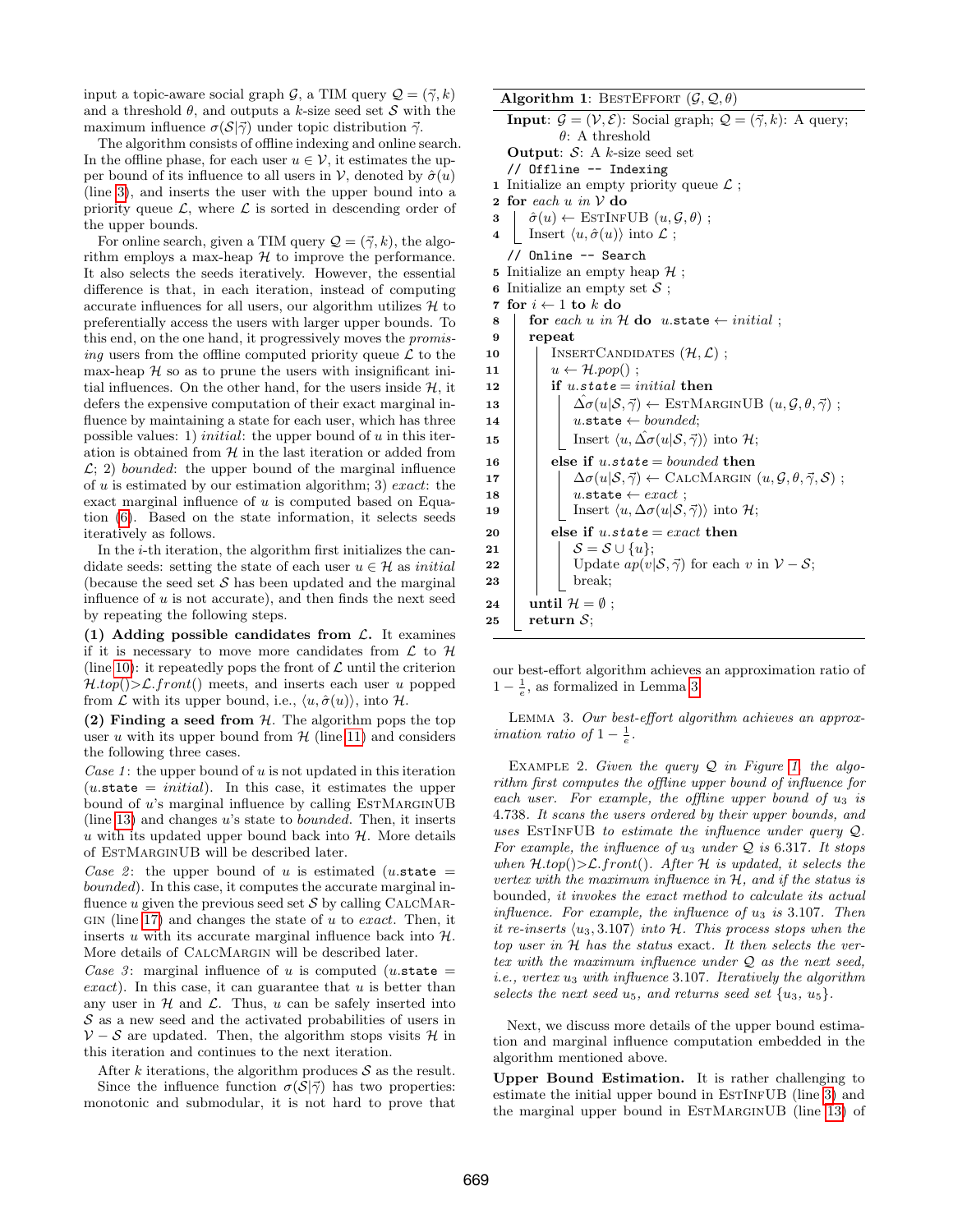Algorithm [1,](#page-3-0) because (1) the topic-aware influence is heavily sensitive to query topic distribution even for the same set of seeds; (2) it is hard to predict the query topic distribution; (3) it is space consuming to materialize the influence upper bound for each user and every possible topic distributions. To address these inherent challenges, we propose novel topicaware bound estimation techniques in Section [4.](#page-4-0)

Online Marginal Influence Computation. We discuss how to on-the-fly compute the marginal influence  $\Delta \sigma(u|\mathcal{S}, \vec{\gamma})$ of u given a seed set S and a query distribution  $\vec{\gamma}$ . A straightforward method is to directly compute the increase of the activated probability  $ap(v|\mathcal{S} \cup \{u\}, \vec{\gamma}) - ap(v|\mathcal{S}, \vec{\gamma})$  for every target user  $v \in \mathcal{V} - \mathcal{S}$  and then sums the increases to obtain the marginal influence. Specifically, the method first computes all the maximum influence paths  $\{u \leadsto v\}$  from u. Then, it has to visit each individual target user  $v$  again and computes  $ap(v|\mathcal{S} \cup \{u\}, \vec{\gamma}) - ap(v|\mathcal{S}, \vec{\gamma})$  using Equation [\(4\)](#page-2-3).

However this method is rather expensive as it computes many influence paths. To address this issue, we propose an alternative algorithm that simultaneously computes marginal influence paths and activated probability. The basic idea is similar to the single-source shortest path algorithm. The algorithm traverses the social graph  $\mathcal G$  from  $u$  and updates the maximum influences of  $u$  on visited users and the corresponding paths. For each visited user  $v$ , it computes the increase of its activated probability by  $u$  through the current maximum influence path  $u \sim v$ . We use  $v.\Delta_u$  to denote the increase in activated probability  $ap(v|S \cup \{u\}, \vec{\gamma}) - ap(v|S, \vec{\gamma})$ of  $v$  caused by  $u$ . As it would incur large cost to compute  $v.\Delta_u$  from scratch, we devise an *incremental* method that incrementally computes  $v.\Delta_u$  from its previous user w in the maximum influence path  $u \sim v$ , as stated as follows.

LEMMA 4. Suppose  $w$  is the preceding user to  $v$  in the maximum influence path  $u \rightarrow v$ , and there exists an edge  $(w, v)$  in  $\mathcal{E}$ . We have:

<span id="page-4-2"></span>
$$
v.\Delta_u = w.\Delta_u \cdot pp(w, v|\vec{\gamma}) \cdot \Gamma,
$$
\n<sup>(7)</sup>

where  $\Gamma = \prod_{w' \in \mathcal{C}(v)/\{w\}} \{1 - ap(w|S, \vec{\gamma}) \cdot pp(w', v|\vec{\gamma})\}.$ 

PROOF. As w is included in maximum influence path  $u \sim$  $(1 - ap(w|S \cup \{u\}, \vec{\gamma}) \cdot pp(w, v|\vec{\gamma})) \cdot \Gamma$ . Similarly, we also have v, according to Equation [\(4\)](#page-2-3), we have  $ap(v|\mathcal{S} \cup \{u\}, \vec{\gamma}) = 1-\gamma$  $ap(v|\mathcal{S}, \vec{\gamma}) = 1 - (1 - ap(w|\mathcal{S}, \vec{\gamma}) \cdot pp(w, v|\vec{\gamma})) \cdot \Gamma$ . Therefore,  $v.\Delta_u = ap(v|\mathcal{S} \cup \{u\}, \vec{\gamma}) - ap(v|\mathcal{S}, \vec{\gamma}) = (ap(w|\mathcal{S} \cup \{u\}, \vec{\gamma})$  $ap(w|\mathcal{S}, \vec{\gamma})\cdot pp(w, v|\vec{\gamma})\cdot \Gamma$ . So we prove the lemma.

The pseudocode of online marginal influence computation is illustrated in Algorithm [2.](#page-4-1) The algorithm maintains  $v.\inf$ and  $v.\Delta_u$  for each user v, which respectively represent the influence  $(pp(u \leadsto v|\vec{\gamma}))$  on v and the increase of v's activated probability. Based on this, it utilizes a heap  $\mathcal M$  to access the users in descending order of  $v.\text{inf.}$  At each time, the algorithm pops the top user  $w$  from  $\mathcal M$  and considers the following two cases. If  $w$  has already been selected as a seed  $w \in \mathcal{S}$  or the influence of u on w is insignificant  $(w.\inf < \theta)$ , it stops the traversal from w. Otherwise, it visits each unvisited edge  $(w, v)$  of w to update v: if v receives a larger influence  $v.\text{inf}$  through the path including  $w$ , it accordingly updates  $v.\Delta_u$  based on Equation [\(7\)](#page-4-2). Finally, after traversing  $G$ , the algorithm computes the marginal influence  $\Delta \sigma(u|\mathcal{S}, \vec{\gamma})$  of u as the summation of  $v.\Delta_u$  for the users with significant influence  $(v.\text{inf } \geq \theta)$ .

<span id="page-4-1"></span>Algorithm 2: CALCMARGIN  $(u, \mathcal{G}, \theta, \vec{\gamma}, \mathcal{S})$ 

**Input:** u: A user;  $\mathcal{G}$ : A social graph;  $\theta$ : A threshold;  $\vec{\gamma}$ : A topic distribution; S: A seed set **Output**:  $\Delta \sigma(u|\mathcal{S}, \vec{\gamma})$ : Marginal influence of u 1 Initialize a max-heap  $\mathcal M$ ; 2 u.inf  $\leftarrow 1$ ;  $u.\Delta_u \leftarrow 1 - ap(u|\mathcal{S}, \vec{\gamma})$ ; 3 Insert  $\langle u, u.\text{inf}\rangle$  into M; 4 while  $\mathcal{M} \neq \emptyset$  do  $5 \mid w \leftarrow \mathcal{M}.\mathit{pop}()$ ; 6 if  $w \in \mathcal{S}$  or w.inf  $\lt \theta$  then continue; 7 for  $v \in \mathcal{C}(w)$  do 8 if  $edge(w, v)$  is visited then continue; 9  $\vert$  inf  $\leftarrow w$ .inf  $\times pp(w, v | \vec{\gamma})$ ; 10 if  $v \notin M$  or inf > v.inf then 11 <br>
12  $\begin{array}{|c|c|c|c|c|}\n\hline\n& v.inf \leftarrow \inf ;\ v.\Delta_u \leftarrow w.\Delta_u \times pp(w,v|\vec{\gamma}) \times \end{array}$ 12  $v.\Delta_u \leftarrow w.\Delta_u \times pp(w, v | \vec{\gamma}) \times \prod_{w' \in C(v)/\{w\}} \{1 - ap(w' | \mathcal{S}, \vec{\gamma}) \cdot pp(w', v | \vec{\gamma})\}$ if  $v \notin \mathcal{M}$  then Insert  $\langle v, v.\text{inf}\rangle$  into  $\mathcal{M}$ ; 13 | | else Adjust M due to new v.inf; 14  $\Delta \sigma(u|\mathcal{S}, \vec{\gamma}) \leftarrow \sum_{v \in \mathcal{V}, v \text{ inf }\geq \theta} \{v \cdot \Delta\};$ 15 return  $\Delta \sigma(u|\mathcal{S}, \vec{\gamma})$ ;

#### <span id="page-4-0"></span>4. TOPIC-AWARE BOUND ESTIMATION

This section discusses bound estimation techniques to address the challenge mentioned in Section [3.](#page-2-0) We introduce three strategies for estimating upper bound of the initial influence  $\sigma(u|\vec{\gamma})$  for each user u in Section [4.1.](#page-4-3) We discuss how to estimate the upper bound of the marginal influence  $\Delta\sigma(u|\mathcal{S}, \vec{\gamma})$  given an existing seed set S in Section [4.2.](#page-6-0)

#### <span id="page-4-4"></span><span id="page-4-3"></span>4.1 Bound Estimation for Initial Influence

In the following, we discuss several strategies for estimating upper bounds of initial influences, which can be used in function ESTINFUB (line [3](#page-3-1) of Algorithm [1\)](#page-3-0).

Precomputation Based Estimation. A straightforward method is to pre-compute a query-independent upper bound for each user  $u$  in the offline component, which is then used for any online query. To this end, we derive a new graph  $\mathcal{G}'$  from  $\mathcal G$  by setting the activation probability of each edge  $(u, v)$  as the maximum probability across topics, i.e.,  $pp(u, v) = \max_{z=1}^{Z} pp_{u, v}^{z}$ . On top of  $\mathcal{G}'$ , we derive the maximum influence path  $u \sim' v$  from u to every user v, and compute the activation probability  $pp(u \sim' v)$ . Then, we estimate an upper-bound of  $u$ 's initial influence as

$$
\hat{\sigma}_{\mathbb{P}}(u) = \sum_{v \in \mathcal{G}'} pp(u \sim' v).
$$
 (8)

We compute the upper bound  $\hat{\sigma}_{P}(u)$  offline. For an online query with topic distribution  $\vec{\gamma}$ , we compute an upper bound

$$
\hat{\sigma}_{\mathbf{P}}(u|\vec{\gamma}) = \sum_{z=1}^{Z} \gamma^{z} \cdot \hat{\sigma}_{\mathbf{P}}(u) = \hat{\sigma}_{\mathbf{P}}(u). \tag{9}
$$

It is easy to prove the derived  $\hat{\sigma}_{P}(u|\vec{\gamma})$  is indeed an upper bound, as  $u \sim' v$  in  $\mathcal{G}'$  has larger influence than any path from u to v in  $\mathcal G$  under any  $\vec \gamma$ .

EXAMPLE 3. Figure  $2(b)$  illustrates this precomputationbased method to estimate an upper bound for  $u_1$ . In the offline component, graph  $\mathcal{G}'$  is generated by considering the maximum probability in each edge and then the maximum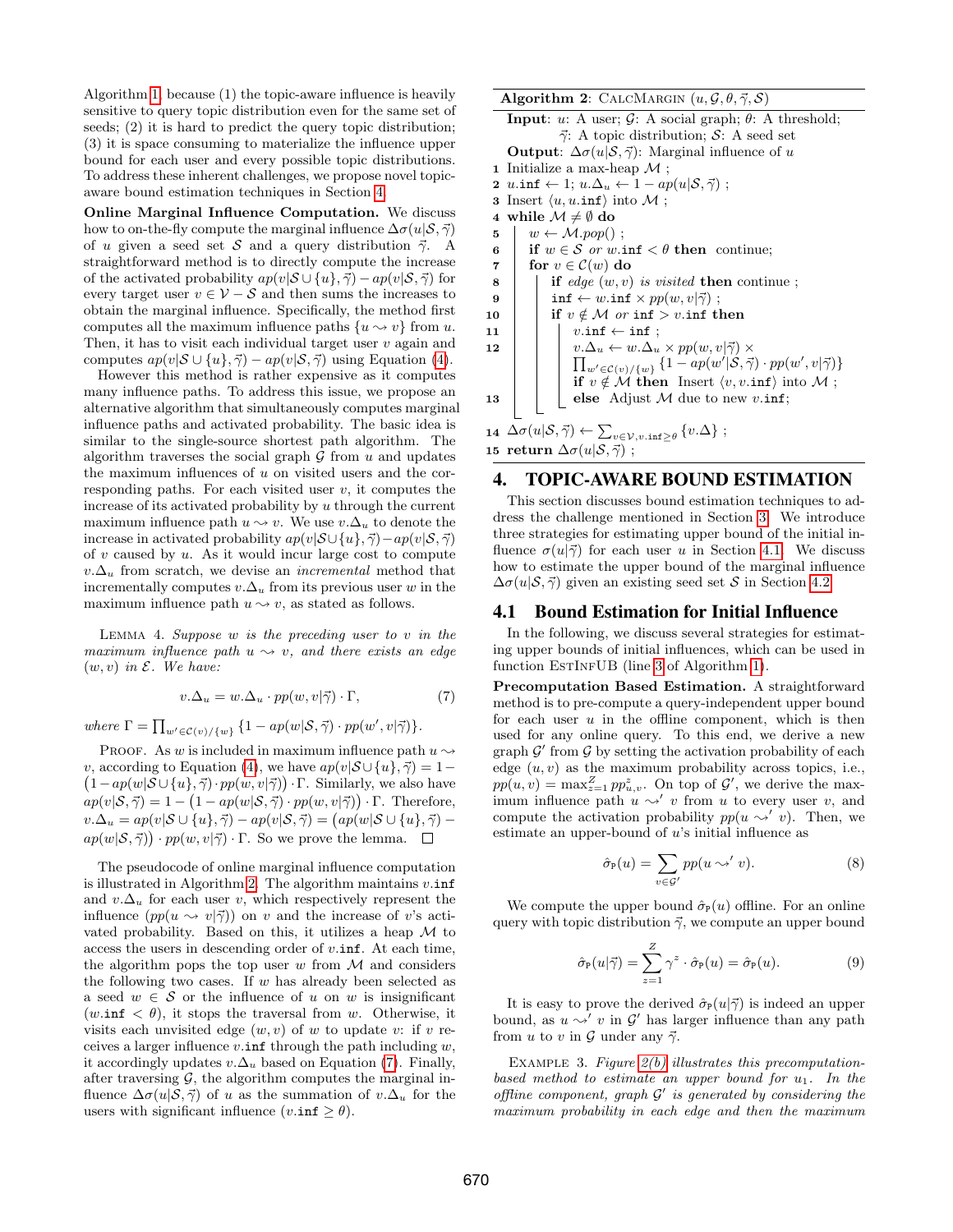<span id="page-5-1"></span>

<span id="page-5-0"></span>influence path from  $u_1$  to other users are computed (as indicated by red lines). For instance, the maximum influence path from  $u_1$  to  $u_4$  is  $\langle u_1, u_5, u_4 \rangle$  and the corresponding probability is  $0.6 \times 0.6 = 0.36$ . Similarly, we can compute the upper bound for other users. Overall, by summing such probabilities of all users, we obtain an upper-bound  $\hat{\sigma}_P(u_1) = 4.8$ .

However, the precomputation-based upper bounds may be loose, as the actual activation probability  $pp(u \sim v)$  given query  $\vec{\gamma}$  may follow a different path and thus be much smaller than the pre-computed one  $pp(u \sim' v)$ . For example, given query  $\vec{\gamma} = \langle 0.2, 0.8, 0.0 \rangle$ , the maximum influence path from  $u_1$  to  $u_2$  changes to  $\langle u_1, u_3, u_2 \rangle$  and the corresponding influence is  $0.72 \times 0.68 = 0.49$ , as shown in Figure [2\(a\).](#page-5-1) This actual influence is much smaller than the pre-computed 0.7, which is derived from the path  $\langle u_1, u_2 \rangle$ .

Local Graph Based Estimation. The key problem of the precomputation based method is that maximum influence paths are quite sensitive to queries: they may dramatically change under different topic distributions. This means that the offline-computed bounds cannot be applied in all cases. A better estimation method is to (1) on-the-fly compute maximum influence paths for some users that may be largely affected by the query and (2) use the precomputation-based bounds for other users that are insignificantly affected by the query. To support the first case, on top of the graph  $\mathcal{G}'$ derived in the precomputation-based method, for each user  $u$ , we identify each user  $v$  such that the influence of  $u$  on  $v$  is relatively large, i.e.,  $pp(u \sim' v) \geq \tau$ , where  $\tau$  is a parameter relatively large, i.e.,  $pp(u \leadsto v) \geq \tau$ , where  $\tau$  is a parameter<br>determined by experiments and usually set as  $\sqrt{\theta}$ . Then, we materialize a subgraph  $\mathcal{G}_L(u)$  of  $\mathcal G$  consisting of the selected users and the edges among them. For the second case, for the user  $u$ , we also precompute its influence for users with influence not larger than  $\frac{\theta}{\tau}$ , i.e.,

$$
\hat{\sigma}_{\mathbb{P}}(u|\frac{\theta}{\tau}) = \sum_{v \in \mathcal{G}'} pp(u \sim' v), \tag{10}
$$

where  $pp(u \leadsto' v) \leq \frac{\theta}{\tau}$ . We materialize the local graph  $\mathcal{G}_{\text{L}}(u)$ and bound  $\hat{\sigma}_{\mathbb{P}}(u|\frac{\theta}{\tau})$  offline and then utilize them to estimate tighter upper bounds online.

Given a query with a topic distribution  $\vec{\gamma}$ , we on-thefly compute topic-aware local maximum influence path  $\mathcal{P}_{u,v}$ from u to each user v in the local graph  $\mathcal{G}_{L}(u)$  based on Equation [2.](#page-2-6) It then considers the following two cases.

On the one hand, if  $pp(\mathcal{P}_{u,v}|\vec{\gamma}) \geq \tau$ , we can prove that the path is actually the maximum influence path  $u \sim v$ under distribution  $\vec{\gamma}$ , as formally stated as follows. Thus,  $pp(\mathcal{P}_{u,v}|\vec{\gamma}) \geq \tau$  is actual activation probability of u on v.

LEMMA 5. Consider the local maximum influence path  $\mathcal{P}_{u,v}$ from u to v in  $\mathcal{G}_{L}(u)$ . If  $pp(\mathcal{P}_{u,v}|\vec{\gamma}) \geq \tau$ , then  $\mathcal{P}_{u,v}$  is the global maximum influence path  $u \rightarrow v$  in  $\mathcal{G}$ .

<span id="page-5-3"></span><span id="page-5-2"></span>On the other hand, if  $pp(\mathcal{P}_{u,v}|\vec{\gamma}) < \tau$ , as  $\mathcal{P}_{u,v}$  may not be the global maximum influence path in  $\mathcal{G}$ , we simply use  $\tau$  to estimate the upper bound of u's influence on v, i.e.,  $pp(\mathcal{P}_{u,v}|\vec{\gamma}) = \tau.$ 

For any user w outside the local graph, if  $pp(\mathcal{P}_{u,w}|\vec{\gamma}) > \theta$ , there must exist a user v in the local graph  $\mathcal{G}_{L}(u)$  such that  $pp(u \leadsto' v) \geq \frac{\theta}{\tau}$ . Thus we can use  $pp(\mathcal{P}_{u,v}|\vec{\gamma}) \cdot \hat{\sigma}_{\mathbb{P}}(v|\frac{\theta}{\tau})$  to estimate the bounds for such users.

Thus the overall bound is computed as below.

$$
\hat{\sigma}_{\mathcal{L}}(u|\vec{\gamma}) = \sum_{v \in \mathcal{G}_{\mathcal{L}}(u)} pp(\mathcal{P}_{u,v}|\vec{\gamma}) \cdot \hat{\sigma}_{\mathcal{P}}(v|\frac{\theta}{\tau}). \tag{11}
$$

EXAMPLE 4. Figure  $2(c)$  shows an example of local graph based estimation. When  $\tau = 0.4$ , the method materializes a local graph for  $u_1$  consisting of  $u_2, u_3, u_5$  and  $u_7$ . Given our example query, it computes the actual probability for each edge in the local graph and derives the local maximum influence paths. For example, the path for  $u_2$  is  $\langle u_1, u_3, u_2 \rangle$  with probability  $0.72 \times 0.68 = 0.46$ . As this probability is larger than  $\tau$ , we must have  $pp(u_1 \rightsquigarrow u_2) = 0.46$ . For another user u5, as the probability of its local maximum influence path is 0.12, we use  $\tau = 0.4$  to estimate its upper bound. Overall, the upper-bound estimate is 4.17, which is tighter than the estimate computed by the precomputation-based method.

However, this method is still not satisfactory due to the following reasons. For the user v such that  $v \in \mathcal{G}_{L}(u)$  and  $pp(\mathcal{P}_{u,v}|\vec{\gamma}) < \tau$ ,  $\tau$  may be too loose as an upper bound. Moreover, the method cannot improve the estimation for the users outside  $\mathcal{G}_{L}(u)$ . Although each of such users may not bring large estimation error as  $u$  has quite limited influence on that user, the number of these users is huge according to our experimental observations. As a result, the method may produce large errors due to the "long tail" effect. Moreover, as the method needs to on-the-fly compute local maximum influence, it would incur large estimation cost which may also affect the overall performance.

Neighborhood-Based Estimation. To address the limitations of the aforementioned approaches, we further introduce a *neighborhood*-based method. The intuition is that, given a query  $\vec{\gamma}$ , the maximum influence path  $u \rightsquigarrow v$  from u to v must include a user  $w_1$  in u's out-neighborhood and a user  $w_2$  in v's in-neighborhood (sometimes,  $w_1$  and  $w_2$ ) may be the same user). As such, we can estimate the upper bound of  $pp(u \sim v|\vec{\gamma})$  by considering  $w_1$  and  $w_2$  to reduce the estimation errors.

Formally, let  $\mathcal{N}^o(u)$  denote the out-neighborhood set of user u, i.e.,  $\mathcal{N}^{\circ}(u) = \{w \mid (u, w) \in \mathcal{E}\}\$ , and  $\mathcal{N}^{i}(u)$  denote the in-neighborhood set of user u, i.e.,  $\mathcal{N}^i(u) = \{w \mid (w, u) \in \mathcal{E}\}.$ Given a query topic distribution  $\vec{\gamma}$ , let  $p\hat{p}^o{}_u$  be the maximum influence in  $\mathcal{N}^{\circ}(u)$ , i.e.,  $p\hat{p}_u^{\circ} = \max_{w \in \mathcal{N}^{\circ}(u)} \{pp(u, w|\vec{\gamma})\}.$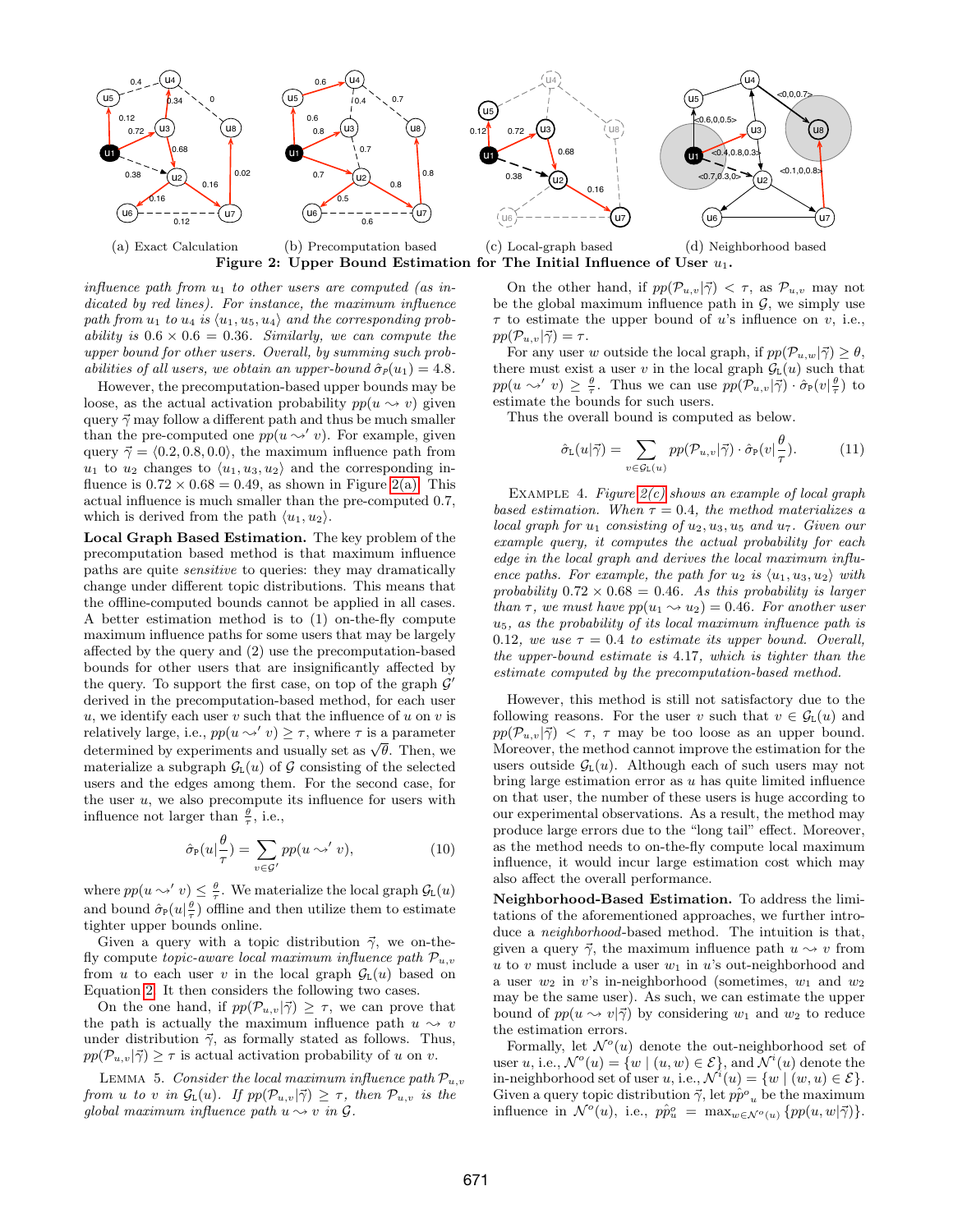#### Algorithm 3: CALCBOUNDLOCAL  $(u, \mathcal{G}, \vec{\gamma}, \mathcal{S}, \theta, \tau)$

**Input:** u: User;  $\mathcal{G}$ : Social graph;  $\vec{\gamma}$ : Topic distribution;  $\theta$ ,  $\tau$ : A threshold; S: A seed set; **Output:**  $\Delta \sigma(u|\mathcal{S}, \vec{\gamma})$ : Upper bound of marginal influence of  $u$ // Offline -- Dijkstra bound

- $\bf 1 \;\; for \;\; each \; u \; \it in \; \mathcal{V} \; do$
- 2  $\hat{\sigma}_{\mathbb{P}}(u|\frac{\theta}{\tau}) = \sum_{v \in \mathcal{G}'} pp(u \leadsto' v);$
- **3** Calculate Local Graph  $\mathcal{G}_{\text{L}}(u)$ ;

// Online -- Local-graph

- 4  $\hat{\sigma}_{L}(u|\vec{\gamma}) = \sum_{v \in \mathcal{G}_{L}(u)} pp(\mathcal{P}_{u,v}|\vec{\gamma}) \cdot \hat{\sigma}_{P}(v|\frac{\theta}{\tau});$ 5  $\Delta_u = 1 - ap(u|\mathcal{S}, \vec{\gamma})$ ;
- 
- <span id="page-6-3"></span>6  $\hat{\Delta \sigma}(u|\mathcal{S}, \vec{\gamma}) = \Delta_u \cdot \hat{\sigma}(u);$



<span id="page-6-4"></span>Figure 3: Example of Neighborhood Estimation.

Similarly, we can compute  $p\hat{p}_v^i = \max_{w \in \mathcal{N}^i(v)} \{pp(w, v | \vec{\gamma})\}.$ Based on these, we estimate an upper bound of probability  $pp(u \sim v|\vec{\gamma})$ , denoted by  $\hat{pp}_{u,v}$ , as

<span id="page-6-1"></span>
$$
\hat{pp}_{u,v} = \begin{cases} \max \{p\hat{p}_u^o, p\hat{p}_v^i\} & \text{if } (u,v) \in \mathcal{E} \\ p\hat{p}_u^o \cdot p\hat{p}_v^i & \text{if } (u,v) \notin \mathcal{E} \end{cases}
$$
 (12)

For example, consider  $u_1$  and  $u_8$  in Figure [2\(d\).](#page-5-3) Given our example query, we can compute  $p\hat{p}_{u_1}^{\circ} = pp(u_1, u_3|\vec{\gamma}) = 0.72$ and  $p\hat{p}_{u_8}^i = pp(u_7, u_8|\vec{\gamma}) = 0.02$ . As  $u_1$  and  $u_8$  are not connected in graph G, we estimate the upper bound as  $\hat{pp}_{u_1,u_8}$  =  $0.72 \times 0.02 = 0.01$ , which is significantly tighter than 0.4 estimated by the previous local-graph based method.

However, although the above scheme can achieve tighter bounds, it may incur large estimation cost. Initially, it needs to on-the-fly compute the user with the largest influence in every neighborhood. Even worse, for each user  $u$ , it has to enumerate every influencee v of u to estimate  $\hat{p}_{u,v}$ , which is obviously unacceptable for online queries. To reduce the estimation cost without sacrificing effectiveness, we introduce a lightweight estimation algorithm. The idea is that, for each user  $u$ , we only materialize a vector of  $Z$  bounds,  $\langle U_u^1, U_u^2, \cdots, U_u^Z \rangle$ , where  $U_u^z$  is the bound for topic z. Then, given online query  $\vec{\gamma}$ , we simply estimate the upper bound of u by computing the dot-product of this vector and  $\vec{\gamma}$ , i.e.,

<span id="page-6-5"></span>
$$
\hat{\sigma}_{\mathbf{N}}(u|\vec{\gamma}) = \sum_{z=1}^{Z} \gamma^z \cdot U_u^z.
$$
 (13)

Next, we discuss how to derive an upper bound  $U_u^z$  for each topic  $z$  in the offline component. To this end, we first consider u's out-neighborhood  $\mathcal{N}^o(u)$  and estimate an upper bound  $p\hat{p}_u^o{}^z$  as the maximum influence of u on a user in  $\mathcal{N}^o(u)$  through topic z, i.e.,  $p\hat{p}_u^{o^z} = \max_{w \in \mathcal{N}^o(u)} pp_{u,w}^z$ . Similarly we can compute  $p\hat{p}_v^i$  $z = \max_{w \in \mathcal{N}^i(v)} pp_{w,v}^z$ . Then, we estimate the upper bound of  $u$ 's influence on  $v$ , denoted by  $\hat{pp}_{u,v}^z$  based on Equation [\(12\)](#page-6-1): if there exists  $(u, v) \in \mathcal{E}$ ,

#### Algorithm 4: CALCBOUNDNEIGHBORHOOD  $(u, \mathcal{G}, \mathcal{S}, \vec{\gamma})$

**Input:** u: A user;  $\mathcal{G}$ : A social graph;  $\mathcal{S}$ : A seed set;  $\vec{\gamma}$ : A topic distribution; **Output**:  $\Delta \sigma(u|\mathcal{S}, \vec{\gamma})$ : Upper bound of marginal influence of  $u$ // Offline -- Dijkstra bound  $\bf 1 \;\; for \;\; each \; u \;\; in \; V \; do$ 2 | calculate  $U_u^z, \forall 1 \leq z \leq Z;$ 

- // Online -- Neighborhood based
- **3**  $\hat{\sigma_N}(u) = \sum_{z=1}^{Z} \gamma^z \cdot U_u^z$ ;
- 4  $\Delta_u = 1 ap(u|\mathcal{S}, \vec{\gamma})$ ;

5 
$$
\hat{\Delta \sigma}(u|\mathcal{S}, \vec{\gamma}) = \Delta_u \cdot \hat{\sigma}(u);
$$

we estimate  $\hat{p}\hat{p}_{u,v}^z = \max \{p\hat{p}_u^{o,z}, p\hat{p}_v^i\}$  $z^2$ }; otherwise,  $\hat{p}p_{u,v}^z =$  $p\hat{p}_{u}^{o\,z}\!\cdot\!\hat{p_{v}^{i}}$  $z^*$ . Finally, we compute  $U_u^z$  as summation of bounds estimated above, i.e.,

<span id="page-6-2"></span>
$$
U_u^z = \sum_{v \in \mathcal{V}} \hat{p} \hat{p}_{u,v}^z. \tag{14}
$$

It is not difficult to prove that  $U_u^z$  is an upper bound, as formally stated in Lemma [6.](#page-6-2)

LEMMA 6. Given any query topic distribution  $\vec{\gamma}$ , we must have  $\sum_{z=1}^{Z} \gamma^z \cdot U_u^z \ge \sum_{v \in \mathcal{V}} \hat{p} \hat{p}_{u,v}$ .

EXAMPLE 5. Figure [3\(a\)](#page-6-3) provides the computed  $p\hat{p}_u^o{}^z$  and  $\hat{pp_u^i}$  $\int^z$  for each user u in  $\mathcal G$ . For example, the bound of  $u_1$  on topic 1, i.e.,  $pp_{u_1}^{\circ}^{z=1} = 0.7$ , is computed by the maximum of the probabilities  $pp^{z=1}(u_1, u_2) = 0.7$ ,  $pp^{z=1}(u_1, u_3) = 0.4$ and  $pp^{z=1}(u_1, u_5) = 0.6$  in  $\mathcal{N}^o(u_1)$ . Then, we can compute bounds  $\hat{p}_{u,v}^{z=1}$ , e.g.,  $\hat{p}_{u_1,u_2}^{z=1} = \max\{0.7, 0.8\}$  as  $(u_1, u_2) \in \mathcal{E}$ and  $\hat{p}^{z=1}_{u_1,u_4} = 0.7 \cdot 0.1$  as  $(u_1,u_4) \notin \mathcal{E}$ . Finally, we obtain  $U_u^z$  for each user u under each topic z, as shown in Figure  $3(b)$ . Then, given our query  $(0.2, 0.8, 0)$ , the estimated upper bound of  $u_1$ 's initial influence is 3.3, which is much closer to the exact influence of 2.7.

### <span id="page-6-0"></span>4.2 Bound Estimation for Marginal Influence

This section discusses how to estimate an upper bound of the marginal influence  $\Delta \sigma(u|\mathcal{S}, \vec{\gamma})$  of u given a seed set S. Compared with the bound estimation for initial influence, the difference is that the activated probability of  $u$  changes from  $ap(u|S,\vec{\gamma})$  to 1, instead of from 0 to 1, and thus the marginal influence of  $u$  would be smaller than the initial influence. On the other hand, the marginal influence of  $u$ may be correlated with the previously selected seed set  $\mathcal{S}$ , which is also known as *co-influence* [\[19\]](#page-11-7). In our example in Figure [2\(a\),](#page-5-1) given  $S = \{u_2\}$ , the marginal influence of  $u_1$ on  $u_3$  is heavily correlated with the influence of  $u_2$ .

The basic idea is to consider the marginal influence of  $u$ on itself, denoted by  $\Delta_u = 1 - ap(u|\mathcal{S}, \vec{\gamma})$ , which reflects the increased activated probability of u. Moreover, we also consider the upper bound of initial influence of user  $u$  estimated by the aforementioned method,  $\hat{\sigma}(u|\vec{\gamma})$ . We have a nice property that an upper bound of  $\Delta \sigma(u|\mathcal{S}, \vec{\gamma})$  can be computed as the multiplication of the above two factors, i.e.,

$$
\hat{\Delta\sigma}(u|\mathcal{S},\vec{\gamma}) = (1 - ap(u|\mathcal{S},\vec{\gamma})) \cdot \hat{\sigma}(u|\vec{\gamma}), \quad (15)
$$

as stated in the following lemma, where  $\hat{\sigma}$  is any estimation method, e.g.,  $\hat{\sigma}_{P}$ ,  $\hat{\sigma}_{L}$ , and  $\hat{\sigma}_{N}$ . The intuition of the lemma is that if we do not consider the co-influence of existing seeds in  $S$ , we can obtain an upper bound of the marginal influence.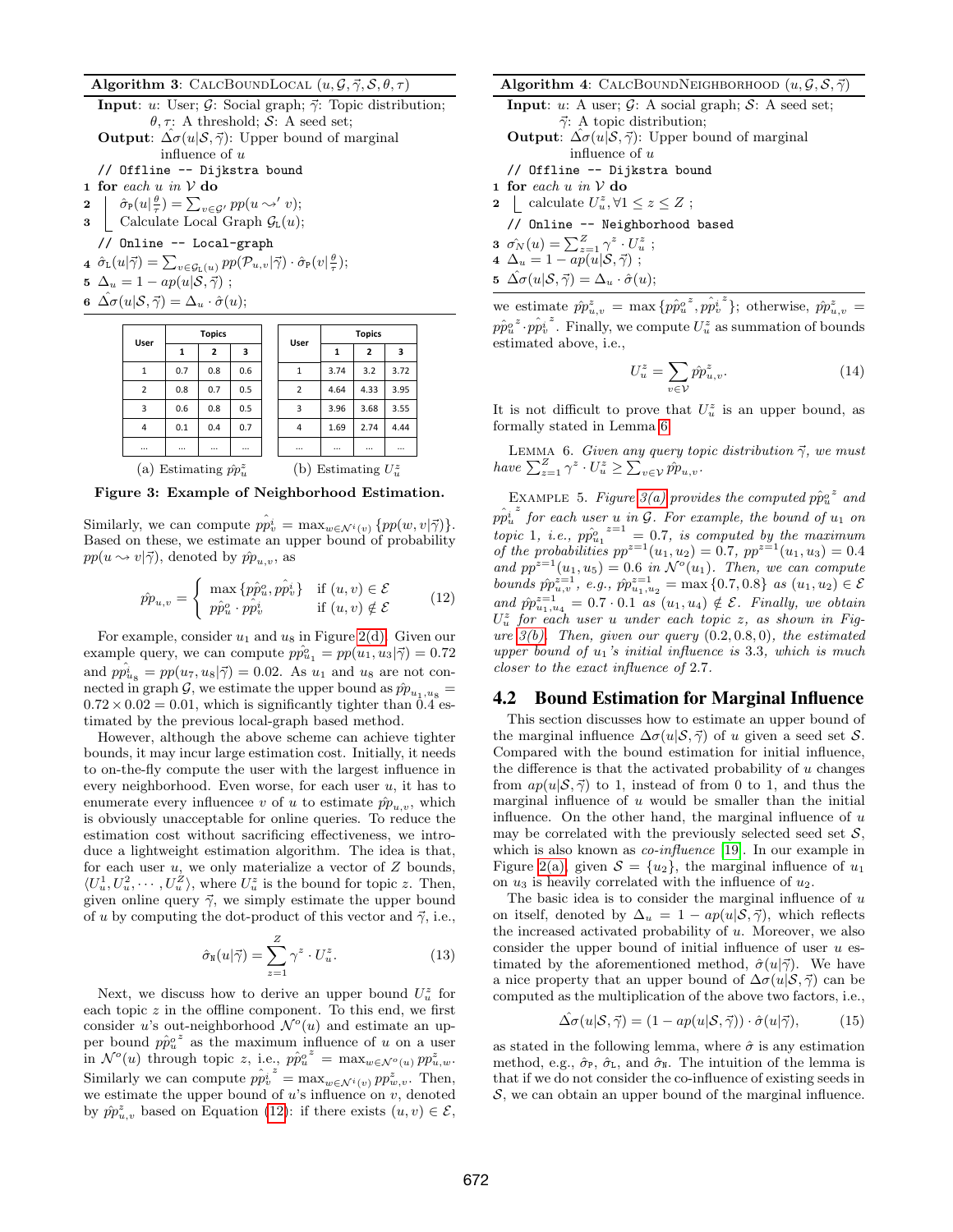LEMMA 7. Given query distribution  $\vec{\gamma}$  and an existing seed set S, let  $\Delta_u = 1 - ap(u|S,\vec{\gamma})$ , we must have

$$
\Delta \sigma(u|\mathcal{S}, \vec{\gamma}) \leq \hat{\Delta \sigma}(u|\mathcal{S}, \vec{\gamma}) = (1 - ap(u|\mathcal{S}, \vec{\gamma})) \cdot \hat{\sigma}(u|\vec{\gamma}).
$$

PROOF. This lemma can be proved based on Lemmas [4](#page-4-4) and [6.](#page-6-2) We omit the details due to the limitation of space.  $\Box$ 

## <span id="page-7-0"></span>5. A TOPIC-SAMPLE APPROACH

To further improve the performance, this section proposes a much faster approach. The basic idea is to prematurely terminate the process of the iterative seed selection in Algo-rithm [1](#page-3-0) with a user-defined approximation ratio  $\epsilon \cdot (1 - 1/e)$ where  $\epsilon \in (0, 1]$ . This approach can significantly improve the efficiency, while keeping a theoretical guarantee on the influence spread of the selected seeds.

Formally, given a query topic distribution  $\vec{\gamma}$ , suppose we have already selected *i* seeds in the set  $\mathcal{S}^{(i)}$ . Then, instead of directly computing the remaining seeds, we examine some pre-materialized  $k - i$  users, denoted by  $\mathcal{S}^{(k-i)}$ , in the heap  $H$ , and estimate the following two bounds: 1) the lower bound  $\mathcal{B}_{\mathcal{L}}$  of the actual influence of the existing seeds  $\mathcal{S}^{(i)}$ plus the upper bounds of the users in  $\mathcal{S}^{(k-i)}$ , and 2) the upper bound  $\beta$  of the influence of any k-size set of users under  $\vec{\gamma}$ . More details of estimating these two bounds will be described later. Obviously, if  $\mathcal{B}_{\mathcal{L}} > \mathcal{B} * \epsilon$ , we can safely terminate the algorithm and return  $\mathcal{S}^{(i)} \cup \mathcal{S}^{(k-i)}$  as the selected seeds. It is not difficult to prove that the influence  $\sigma(\mathcal{S}^{(i)} \cup \mathcal{S}^{(k-i)} | \vec{\gamma})$  of the selected seeds given  $\vec{\gamma}$  must not be smaller than  $\epsilon \cdot (1 - 1/e)$  multiplying the influence of the optimal seed set, which results in an approximation ratio of  $\epsilon \cdot (1-1/e)$ .

The essential challenge in this approach is to estimate the lower bound  $\mathcal{B}_{\mathcal{L}}$  and the upper bound  $\mathcal{B}$ . Notice that  $\mathcal{B}$  is different from the upper bound in the previous section:  $\beta$  is an upper bound of any k-size seed set while the upper bound in the previous section is only for an individual user. Obviously, if these bounds are tight enough, then we can achieve  $B_{\mathcal{L}} > \mathcal{B} * \epsilon$  in an early iteration (small number of iterations) and thus may produce a much faster solution for seed selection. A straightforward estimation method is to directly utilize the techniques introduced in Section [4:](#page-4-0) we respectively estimate  $B_{\mathcal{L}}$  as the actual influence of the selected seeds  $\sigma(\mathcal{S}^{(i)}|\vec{\gamma})$  and B as  $\sigma(\mathcal{S}^{(i)}|\vec{\gamma}) + \sum_{u \in \mathcal{S}^{(k-i)}} \hat{\Delta \sigma}(u|\mathcal{S}, \vec{\gamma})$ where  $\Delta \sigma(u|\mathcal{S}, \vec{\gamma})$  is an upper bound of u's marginal influence. However, this method is ineffective, because  $B_{\mathcal{L}} > B_{*} \epsilon$ may occur in a large iteration  $i$ . To provide a tighter bound estimation, we introduce a topic-sample-based strategy.

Topic-Sample-Based Bound Estimation. The idea of this estimation strategy is to materialize a sample of Zdimensional topic distributions from the space of Z topics. In the offline component, we employ each of the materialized topic distributions to formulate a graph and compute the corresponding  $k$ -size seed set. For online estimation, given a query  $\vec{\gamma}$ , we exploit the materialized topic distributions as well as their computed seed sets to improve the estimation of bounds  $\mathcal{B}_{\mathcal{L}}$  and  $\mathcal{B}$ .

Formally, let  $\vec{p}$  denote a Z-dimensional topic distribution sampled from the topic space. Notice that, different from  $\vec{\gamma}$ ,  $\vec{p}$  is not necessarily a topic distribution, i.e.,  $\sum_{z=1}^{Z} p^z$  may not be 1. For example, a sampled topic distribution could be  $(0.22, 0.83, 0)$  where  $\sum_{z=1}^{Z} p^z$  is 1.05 instead of 1. Let

 $P = {\vec{p}_1, \vec{p}_2, \dots, \vec{p}_m}$  denote a set of such sampled topic distributions. The set  $P$  is then used for bound estimation. In the following, we first assume that  $P$  has already been selected and here focus on discussing how to use  $P$  to estimate  $\mathcal{B}_{\mathcal{L}}$  and  $\mathcal{B}$ . After that, we will discuss how these topic distributions in P are sampled from the topic space.

In the offline component, for each sampled topic distribution  $\vec{p} \in P$ , we use the best-effort framework to compute and materialize the selected seed set, denoted by  $\mathcal{S}(\vec{p})$ , and the influence of the seed set  $\sigma(\mathcal{S}|\vec{p}).$ 

For online estimation, given a query topic distribution  $\vec{\gamma}$ , we first pick two topic distributions from the sampled set P. The first topic distribution, called the upper bound sample, denoted by  $\vec{p}_U$ , is pareto-optimal than  $\vec{\gamma}$ , that is, for any topic z from 1 to  $Z, \gamma^z \leq p_U^z$ . If there are multiple topic distributions satisfying the pareto-optimal requirement, we choose the sample topic distributions with the smallest KL-Divergence distance  $d_{KL}(\vec{\gamma}, \vec{p}_U)$ , where

$$
d_{KL}(\vec{p}_U, \vec{\gamma}) = \sum_i \gamma^i \log(\frac{\gamma^i}{p_U^i}). \tag{16}
$$

If there is no such topic distribution, we have to retreat to the best-effort framework in Section [3.](#page-2-0)

The second topic distribution, called the lower bound sample, denoted by  $\vec{p}_L$ , is pareto-inferior than  $\vec{\gamma}$ , that is, for any topic z from 1 to  $Z, \gamma^z \geq p_L^z$ .

It is not hard to prove that: the influence  $\sigma(S(\vec{p}_U)|\vec{p}_U)$ of seed set  $S(\vec{p}_U)$  under  $\vec{p}_U$  is an upper bound of the influence  $\sigma(S|\vec{\gamma})$ , while  $\sigma(S(\vec{p}_L)|\vec{p}_L)$  is a lower bound of  $\sigma(S|\vec{\gamma})$ . Based on these two samples, we estimate  $\beta$  as the above influence  $\sigma(\mathcal{S}(\vec{p}_U)|\vec{p}_U)$ . On the other hand, estimating  $\mathcal{B}_{\mathcal{L}}$  is more tricky. Initially, we utilize  $\sigma(S(\vec{p}_L)|\vec{p}_L)$  to estimate  $\mathcal{B}_{\mathcal{L}}$ . Then, if  $\mathcal{B}_{\mathcal{L}} \geq \epsilon \cdot \mathcal{B}$ , we can safely terminate the algorithm and return  $\mathcal{S}(\vec{p}_L)$  as the selected seeds for the query topic distribution  $\vec{\gamma}$ . Otherwise, we continue to select seeds based on our best-effort framework in multiple iterations. At each iteration, if  $u$  is selected as a new seed, we will insert  $u$  into  $S(\vec{p}_L)$  to replace the existing user in  $S(\vec{p}_L)$  with the least marginal influence. Next, we on-the-fly update the lower bound  $\mathcal{B}_{\mathcal{L}}$  of the updated  $\mathcal{S}(\vec{p}_L)$  by directly computing the influence of  $\mathcal{S}(\vec{p}_L)$  with a cutoff threshold larger than  $\theta$ , and further check if  $\mathcal{B}_{\mathcal{L}} \geq \epsilon \cdot \mathcal{B}$  is satisfied. In particular, as updating the lower bound needs to re-compute the influence, we do not execute this update in every iteration. Instead, we update the lower bound periodically with a certain step.

EXAMPLE 6. Given the query Q with  $\vec{\gamma} = \langle 0.2, 0.8, 0 \rangle$  in Figure [1,](#page-1-3) suppose we have an offline upper bound sample  $\langle 0.22, 0.83, 0 \rangle$  and a lower bound sample  $\langle 0.19, 0.78, 0 \rangle$ . The lower bound sample contains the seed set  $\{u_3, u_5\}$ , and the overall influence is 4.175. The upper bound sample has influence 4.354. As  $4.175 > 4.354 * 80\%$ , we can return  $\{u_3, u_5\}$ .

Selecting Sampled Topic Distributions. A key problem to support the aforementioned estimation is to select a set  $P$  of sampled topic distributions in the offline component. Intuitively, to make the estimated bounds tighter, the sampled topic distributions in  $P$  are required to be as *close* to a query topic distribution  $\vec{\gamma}$  as possible. Formally, for a seed set S, we want the difference of the influence under  $\vec{\gamma}$ and the influence under at least one  $\vec{p} \in P$  to be as small as possible, i.e., minimizing the following formula.

<span id="page-7-1"></span>
$$
\sum_{\vec{\gamma}} min_{\vec{p} \in P} (\sigma(S|\vec{\gamma}) - \sigma(S|\vec{p})). \tag{17}
$$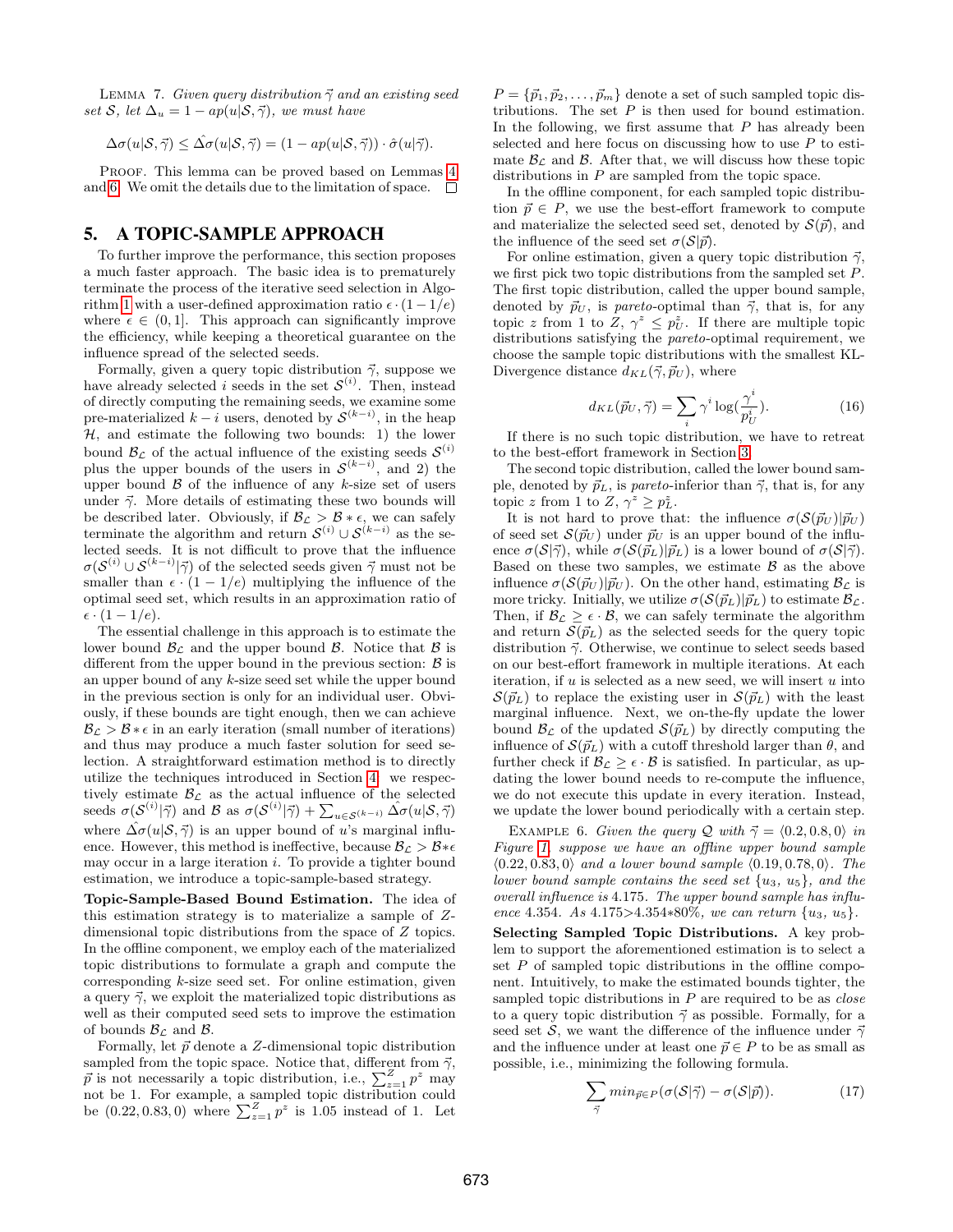<span id="page-8-1"></span>Algorithm 5: TOPICSAMPLE  $(\mathcal{G}, \mathcal{Q}, \theta)$ 

**Input:**  $\mathcal{G} = (\mathcal{V}, \mathcal{E})$ : Social graph;  $\mathcal{Q} = (\vec{\gamma}, k, \epsilon)$ : A query;  $\theta$ : A threshold **Output:**  $S: A$  *k*-size seed set // Offline -- Indexing 1 Calculate  $P$  from Log; 2 Calculate upper bound  $\sigma(S(\vec{p}_U)|\vec{p}_U)$  in P; **3** Calculate lower bound  $\sigma(S(\vec{p}_L)|\vec{p}_L)$  and seed set  $S(\vec{p}_L)$ in  $P$  : // Online -- Search 4 Initialize an empty set  $\mathcal{S}^{(0)}$ ; 5 find closest upper/lower bound sample  $\vec{p}_U / \vec{p}_L$ ; 6  $\mathcal{B} = \sigma(\mathcal{S}(\vec{p}_U); \mathcal{B}_\mathcal{L} = \sigma(\mathcal{S}(\vec{p}_L))$ ; 7 if  $B_l > B_u \cdot \epsilon$  then  $8$  return  $\mathcal{S}(\vec{p}_L)$ ; 9 for  $i \leftarrow 1$  to  $k$  do // BestEffort returns one new seed 10  $u = \text{BESTError}(\mathcal{G}, \mathcal{Q}, \theta)$ ;  $\mathbf{11} \quad | \quad \mathcal{S}^{(i)} = \mathcal{S}^{(i-1)} \cup \{u\} \; ;$ 12 | if  $u \in \mathcal{S}(\vec{p}_L)$  then 13  $\big| \quad \mathcal{S}(\vec{p}_L) = \mathcal{S}(\vec{p}_L)/u ;$  $14$  else  $\mathtt{15} ~~~~~~\mid~~~~ \mathcal{S}(\vec{p}_L) = \mathcal{S}(\vec{p}_L)/\argmin\{v|\Delta\sigma(v|\mathcal{S}^{(i)},\vec{\gamma}), v\in\vec{p}_L\};$  ${\bf 16}\quad | \quad \mathcal{B_L} = \sigma(\mathcal{S}(\vec{p}_L) \cup \mathcal{S}^{(i)} | \vec{\gamma}) \; ;$ 17 if  $B_l > B_u \cdot \epsilon$  then  $\quad \quad \text{18} \quad | \quad \text{ return } \mathcal{S}(\vec{p}_L) \cup \mathcal{S}^{(i)};$  $\mathbf{19} \;\; \textbf{return} \; \mathcal{S}^{(k)} \;;$ 

However, the above formula is quite challenging to be minimized due to the following reasons. First, the formula assumes that every query  $\vec{\gamma}$  is known in the offline component, which apparently does not hold in practice. To address this challenge, we employ a query log based solution that utilizes a set of existing topic distributions to simulate the possible distribution of  $\vec{\gamma}$ . This query log can be derived by the item-purchasing log considered in existing topic-aware influence studies [\[4,](#page-11-8) [1\]](#page-11-4). For example, in a movie rating website, the log consists of a set of movies, for which users have purchased tickets. Given this query log, we can use clustering algorithms to categorize topic distributions in the query  $log$  into  $m$  clusters, and then take the central point of each cluster as the sampled topic distribution. To this end, we can use K-means algorithms for implementing the clustering strategy. However, another challenge is that the formula in Equation [\(17\)](#page-7-1) requires heavy calculation of  $\sigma(S|\vec{\gamma})$  in each iteration of the K-means algorithm, which may be very time consuming. To address this issue, we use a close approximate function as follows. The basic idea is to minimize the sum of KL-Divergence distance from sampled topic distributions to the distributions in query log, i.e., selecting the sample set  $P^*$  such that,

$$
P^* = \arg\min \sum_{\vec{p} \in P} \sum_{\vec{s} \in P_i} d_{KL}(\vec{p}, \vec{s}), \tag{18}
$$

where  $P_i$  is the subset of the query log in which each topic distribution  $\vec{s} \in P_i$  has the smaller distance to the *i*-th sample in P than other samples.

The pseudo-code of the topic-sample-based algorithm is shown in Algorithm [5.](#page-8-1)

<span id="page-8-6"></span>

| Table 1: Datasets. |                     |          |       |      |       |  |  |  |  |  |
|--------------------|---------------------|----------|-------|------|-------|--|--|--|--|--|
| Datasets           | $\#\text{Vertices}$ | #Edges   | AvgD  | MaxD | Topic |  |  |  |  |  |
| LiveJournal        | 4847571             | 68993773 | 14.23 | 943  | 10    |  |  |  |  |  |
| DBLP               | 944679              | 5255878  | 5.56  | 943  | 9     |  |  |  |  |  |
| Flixster           | 31927               | 448320   | 14.04 | 331  | 10    |  |  |  |  |  |
| <b>DIGGS</b>       | 14985               | 390160   | 26.01 | 3661 | 20    |  |  |  |  |  |

# <span id="page-8-0"></span>6. EXPERIMENTAL STUDY

We conducted extensive experiments to evaluate our proposed methods and compared our methods with the stateof-the-art approaches on efficiency and influence spread. Datasets. We used the following four real-world datasets. DIGGS is an open social news dataset<sup>[1](#page-8-2)</sup>. DIGGS contains an action log, which records users' activities of rating news stories. The propagation traces of the news stories were used by our TopicSample algorithm as the query log. Flixster is an American social movie site<sup>[2](#page-8-3)</sup>. Flixster also contains an action log of users' activities of rating movies. DBLP is a DBLP co-author graph, which was downloaded from the on-line academic search service<sup>[3](#page-8-4)</sup>. LiveJournal is a free on-line community called LiveJournal with almost 5 million mem-bers<sup>[4](#page-8-5)</sup>, which allows members to maintain journals and blogs. We adopted the TIC model proposed in [\[1\]](#page-11-4) to compute topic distribution in each edge for the first two datasets. Since DBLP did not have an action log, we used research fields as topics to classify the conferences and categorized the authors and their social links by their related conferences. We also generated a random set of topic distributions as the query log. Similarly, as LiveJournal did not have an action log, we had to simulate topic distributions randomly, and also generated a random set of topic distributions as the query log. The four datasets are directed graphs and more details are shown in Table [1,](#page-8-6) where AvgD (MaxD) is the average (maximum) degree (all edges are bidirectional).

Algorithms. We implemented our proposed methods and compared with three state-of-the-art algorithms PMIA [\[6\]](#page-11-6), Greedy [\[15\]](#page-11-3), INFLEX [\[4\]](#page-11-8) and MIS [\[5\]](#page-11-9). As PMIA did not consider topics, we extended PMIA to support our topic-aware problem as follows. To answer a query  $\mathcal{Q} = (\vec{\gamma}, k)$ , we first generated a graph  $\mathcal{G}'$  by computing  $pp(u, v) = \sum_{z=1}^{Z} \{pp_{u, v}^z \cdot \gamma^z\}$ for each edge  $(u, v)$ , and then used the PMIA algorithm to select seeds. Similarly, Greedy also constructed a same graph and utilized the greedy algorithm [\[15\]](#page-11-3) for seed selection. We obtained the source codes of PMIA and MIS from the authors. We implemented INFLEX by ourselves as we could not obtain the source code from the authors [\[4\]](#page-11-8). In all the experiments, the source code from the authors [4]. In an the  $\theta$  and  $\tau$  were set to 0.001 and  $\sqrt{\theta}$  respectively.

Experiment settings. All the algorithms were implemented in C++ and compiled using GCC 4.7 with the -O3 flag. All the experiments were conducted on a computer running 64bit Ubuntu 14.04 with Intel Xeon E2650 2.0GHz processor and 16GB RAM.

Index Size and Time. Due to space constraints, we only report the index size and preprocessing time on the DBLP dataset, as shown in Table [2,](#page-9-0) with the configuration that  $\theta = 0.001$ , the number of samples is 800 and  $k = 100$ . We can see that (1) PMIA did not use any index; (2) BestEffort and TopicSample utilized indexes for upper bound estimations; (3) TopicSample, INFLEX and MIS also used samples.

<span id="page-8-2"></span><sup>1</sup>http://www.cs.sfu.ca/∼sja25/personal/datasets/

<span id="page-8-4"></span><span id="page-8-3"></span> $^{2}$ http://www.isi.edu/ lerman/downloads/digg2009.html <sup>3</sup>http://arnetminer.org

<span id="page-8-5"></span><sup>4</sup>http://snap.stanford.edu/data/soc-LiveJournal1.html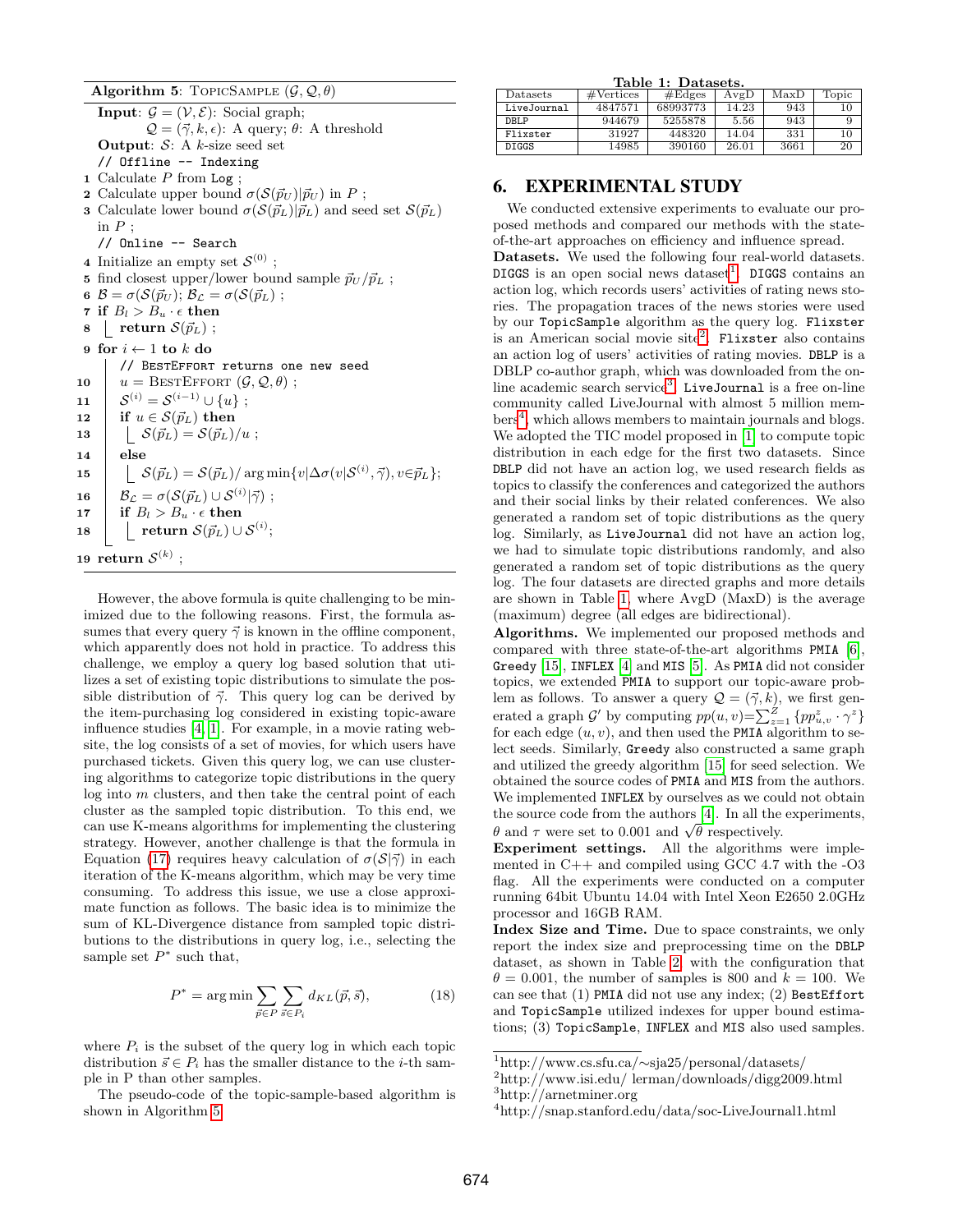

<span id="page-9-1"></span>Figure 4: Evaluating Upper-Bound Estimation Algorithms ( $\theta = 0.001$ , Bottom bar: Estimation Cost, Top Bar: Accurate Influence Computation Cost).

<span id="page-9-0"></span>Table 2: Index Size&Time(DBLP,800 samples, $k=100$ .)

| Methods           | Data | Index | Sample | -RT   | $_{\rm Total}$ | $\mathrm{Time(s)}$ |
|-------------------|------|-------|--------|-------|----------------|--------------------|
| PMTA              | 337M |       |        | 986M  | 1.32G          |                    |
| <b>BestEffort</b> | 337M | 87M   |        | 1.05G | 1.39G          |                    |
| TopicSample       | 337M | 87M   | 528K   | 1.05G | 1.39G          | 1200               |
| INFLEX            | 337M |       | 600K   | 1.06G | 1.40G          | 1400               |
| MIS               | 337M |       | 140K   | 986M  | 1.32G          | 1600               |

In addition to these indexes, the memory usage of each approach also included the dataset and runtime usage (RT). For MIS, we set the number of the precomputed landmarks to 10. The preprocessing time of TopicSample and INFLEX included the time for generating samples, and that of MIS included running PMIA on each landmark.

#### 6.1 Evaluating Bound Estimation Methods

We compared our upper bound estimation techniques, Precomputation, LocalGraph, and Neighborhood, as discussed in Section [4.](#page-4-0) Figure [4](#page-9-1) shows the results and we had the following observations. First, the precomputationbased method achieved the worst performance due to the rather loose upper bounds estimated. These loose bounds resulted in a large amount of time to compute the actual influence, as shown in the figures: the estimation only took a small amount of the total time and the time of actual influence computation took a much larger proportion. Second, LocalGraph achieved much better performance than Precomputation, because it used local graphs to estimate tighter bounds. Third, Neighborhood achieved the best performance, as Neighborhood estimated a much tighter upper bound and avoided many unnecessary actual influence computations, and thus the estimation cost was very low.

## 6.2 Evaluating Topic-Sample-Based Method

We compared the performance of TopicSample with different numbers of samples. We varied percentage of the topic distributions in the query log that were used to generate lower/upper bound samples (1%, 5%, 10%, 15%, 20%), and compared the efficiency of answering queries with  $k = 100$ on the DBLP dataset. As shown in Figure [5,](#page-9-2) when the number of sample distributions was small (1%), the lower/upper bound samples had limited effect, and thus the BestEffort method was invoked for many times (and prematurely terminated later). As the number of sample distributions increased, the chance that the query found tight enough upper/lower bound distributions also increased, and thus the efficiency was improved as the BestEffort method was invoked infrequently (or prematurely terminated earlier). In addition, for different sample sizes, the influence spread was nearly the same. This is because, for a small sample size, TopicSample retreated to BestEffort and thus still got high influence spread. For a large sample size, TopicSample had a larger chance to find samples for estimation and thus also achieved high influence spread. As a large sample size had additional space overhead, we utilized the space budget to determine the sample size.



#### <span id="page-9-2"></span>6.3 Comparison with Existing Approaches

#### <span id="page-9-3"></span>*6.3.1 Comparison on Influence Spread*

We compared influence spread of the approaches, as shown in Figure [6.](#page-10-1) Note that PMIA and the precomputation step of MIS ran out of memory on the largest dataset LiveJournal, and thus their results are not provided. As Greedy took long time on large datasets, we only reported its results on DIGGS and Flixster. INFLEX and MIS had the worst influence spread on all the datasets. For instance, the influence spread of INFLEX and MIS on DIGGS was about 20% smaller that those of other approaches at each  $k$ , as shown in Figures  $6(c)$ -[6\(d\).](#page-10-3) The reason is due to their precomputationbased strategy: they identified precomputed topic distributions, which were most similar to the query, and then aggregated these precomputed information to generate seed sets. Such a strategy had no theoretical guarantee on influence spread, and may have weak performance when queries deviated from the precomputed topic distributions. In contrast, both PMIA and our BestEffort achieved larger influence spread, which was very similar to the influence spread of Greedy, because they had the theoretical guarantee that the influence spread of the selected seeds would not be smaller than  $1 - 1/e$  times that of the optimal solution (under the MIA model for influence computation). Moreover, we also had an interesting observation that TopicSample achieved nearly the same influence spreads as PMIA, BestEffort and Greedy in practice, although it only had  $80\% \cdot (1-1/e)$  or  $90\% \cdot (1-1/e)$  approximation ratios. This is attributed to the "two-pronged" strategy of TopicSample: different from INFLEX, TopicSample selected high-influence users in the precomputed lower bound samples when the corresponding lower bound was tight enough; otherwise, it retreated to BestEffort to guarantee a theoretical influence spread.

#### *6.3.2 Comparison on Efficiency*

We compared the approaches on efficiency. Similar to the previous section, PMIA and the preprocessing step of MIS ran out of memory on LiveJournal, and their results could not be shown. As shown in Figure [7,](#page-10-4) Greedy took a much larger amount of time even when k was small on a small dataset, because it involved many simulations for each candidate seed. PMIA took longer time than BestEffort,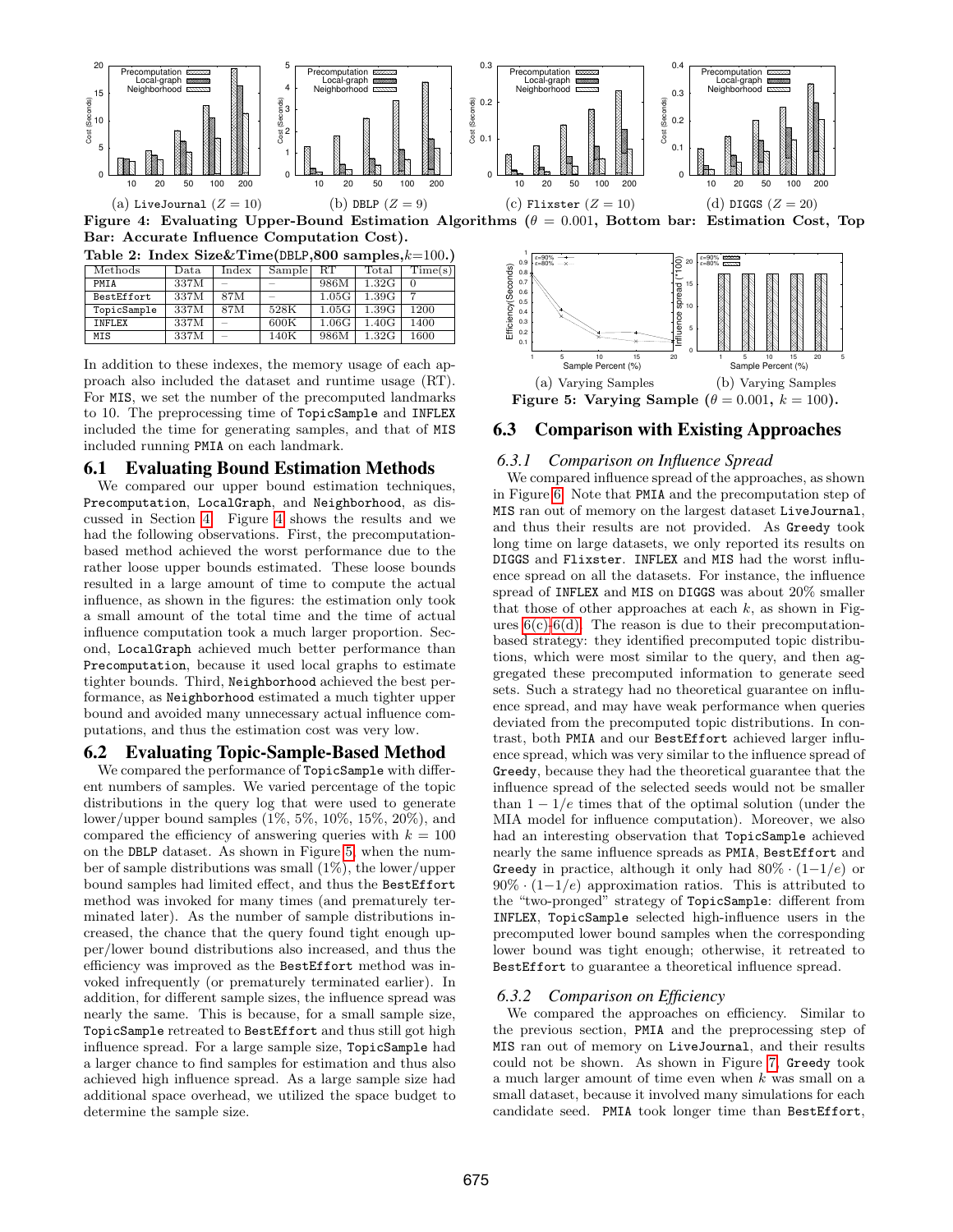<span id="page-10-1"></span>

<span id="page-10-4"></span>TopicSample, INFLEX, and MIS, because PMIA had to generate a new graph by computing propagation probability of each edge and compute an influence in-arborescence of each vertex, which was obviously not practical for online queries. Our proposed approach BestEffort outperformed PMIA by significant margins, and, with the increase of  $k$ , the time used by PMIA increased faster than that of BestEffort in most of the cases. The main reason is that BestEffort only calculated the actual influences of the users with large upper bounds and thus could prune many users with insignificant influences. Moreover, TopicSample achieved better performance on efficiency and selected seeds almost instantly due to the following reason. The lower bound and upper bound samples selected by our techniques proposed in Section [5](#page-7-0) were tight and could terminate prematurely once the  $\epsilon$  approximation requirement was satisfied. We also observed that INFLEX and MIS also achieved good performance on efficiency. This is mainly due to their lightweight online seed selection that simply selected some precomputed distributions and then aggregated their seed sets to produce k seeds. However, this lightweight strategy of INFLEX and MIS may lead to unsatisfactory influence spreads (much worse than TopicSample), as discussed in Section [6.3.1.](#page-9-3)

#### *6.3.3 Scalability*

We evaluated the scalability of the approaches, BestEffort, TopicSample and INFLEX on the largest LiveJournal dataset. Since the preprocessing part of MIS and PMIA ran out of memory and Greedy took very long time on the LiveJournal dataset, we did not report their results. We first varied the number of users in the social graph, i.e.,  $|\mathcal{V}| = 1, 2, 3, 4, 5$ millions. As shown in Figure [8\(a\),](#page-10-5) with the increase of  $|V|$ , the elapsed time of BestEffort increased accordingly, as BestEffort needed to estimate bounds for more users and used more efforts to calculate actual influences for each user. However, the increase was sub-linear since the bounds estimated by BestEffort were tight, so as to prune large numbers of insignificant users. The elapsed time of TopicSample, **INFLEX** and MIS remained almost the same at each  $|\mathcal{V}|$ , since these approaches mainly relied on the precomputed distributions to answer a query, which were not much affected by the size of the social graph. In fact, TopicSample, MIS and INFLEX were only sensitive to the number of samples (or

<span id="page-10-5"></span><span id="page-10-3"></span><span id="page-10-2"></span>

<span id="page-10-6"></span>landmarks in the terminology of MIS).

We then compared the methods by varying the number of topics  $(Z = 10, 20, 30, 40, 50)$ . As shown in Figure [8\(b\),](#page-10-6) with increasing Z, the elapsed time of BestEffort increased slowly. This is because the techniques affected by Z were propagation probability calculation in Equation [\(1\)](#page-1-4) and bound estimation in Equation [\(13\)](#page-6-5), which took a small percentage in the whole process of seed section and thus different numbers of topics did not significantly affect the overall performance. TopicSample, INFLEX, and MIS achieved similar performance at each value of Z due to the similar reason as before that they utilized the precomputed distributions to select seeds and these seed selection processes were not affected by the number of topics. Thus our method scaled well in terms of number of users and number of topics.

## <span id="page-10-0"></span>7. RELATED WORKS

Topic-aware Influence Maximization. Barbieri et al. [\[1\]](#page-11-4) proposed the Topic-Aware Influence Cascade (TIC) model, within which the relationship strength between two vertices was computed by their topic preference learned from history activities on a social network. Based on the TIC model, Barbieri et al. [\[4\]](#page-11-8) proposed a similarity-based method, INFLEX, to support topic-aware influence maximization. They used the greedy framework to offline calculate the result for some given topics based a query workload, and in the online process, they identified the most similar indexed topics and aggregated their precomputed seeds to answer the query. If there are no similar indexed topics, their influence spread may not be satisfactory. Chen et al. [\[5\]](#page-11-9) introduced a preprocessing based strategy, MIS, for topic-aware influence maximization. They offline pre-computed some seed sets for